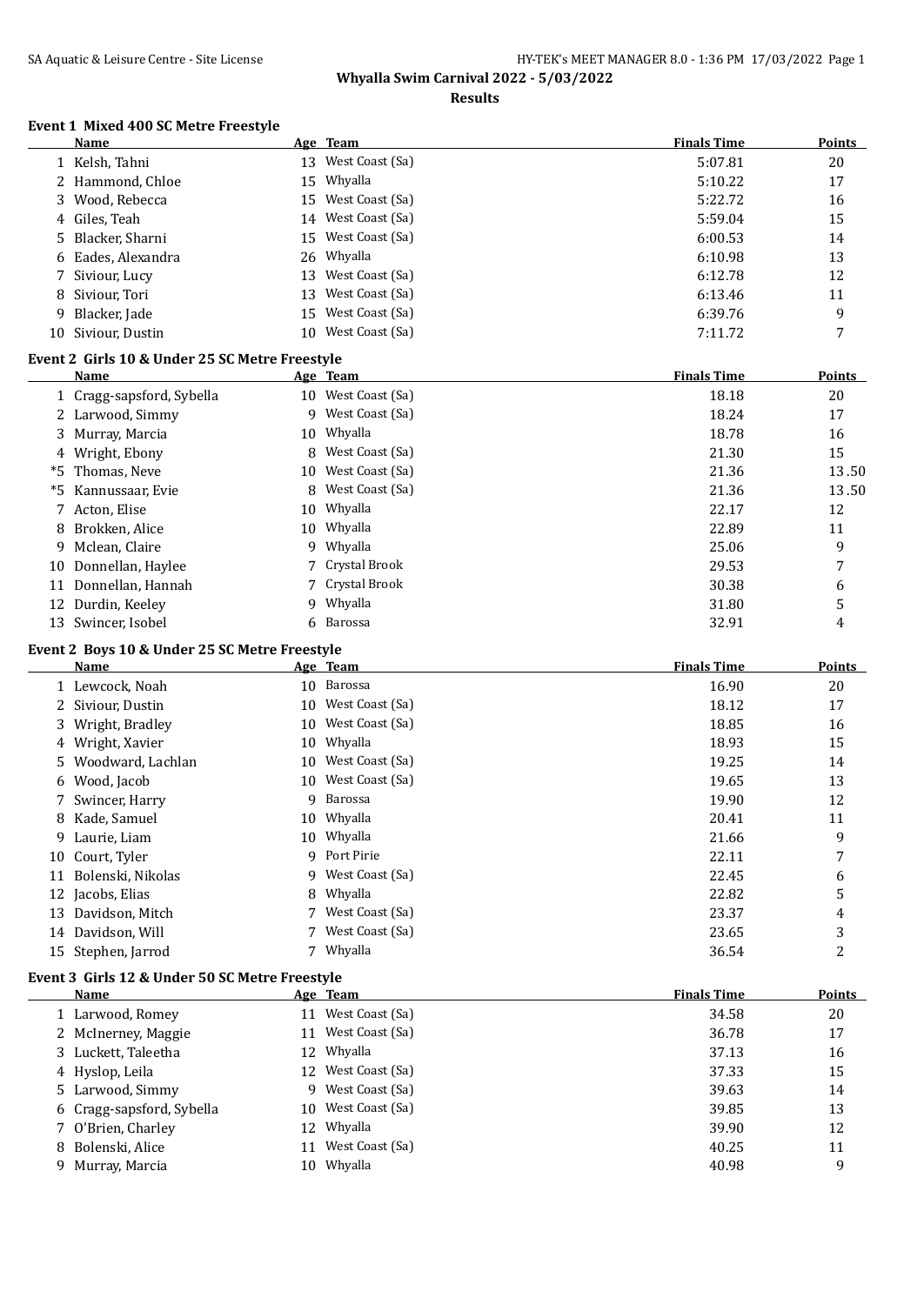**Results**

# **(Event 3 Girls 12 & Under 50 SC Metre Freestyle)**

| 113 12 & Under 50 Sc Metre Freestyle)<br><b>Name</b> | <u>Age Team</u>       | <b>Finals Time</b> | <b>Points</b>  |
|------------------------------------------------------|-----------------------|--------------------|----------------|
| 10 Kannussaar, Laila                                 | 11 West Coast (Sa)    | 42.13              | 7              |
| 11 Wright, Ebony                                     | 8 West Coast (Sa)     | 43.27              | 6              |
| 12 McGregor, Sophie                                  | 11 Whyalla            | 43.55              | 5              |
| 13 VanDenBerghe, Gwyneth                             | 12 West Coast (Sa)    | 43.97              | 4              |
| 14 Jacobs, Kerryann                                  | 11 Whyalla            | 45.50              | 3              |
| Thomas, Neve<br>15                                   | 10 West Coast (Sa)    | 47.51              | $\overline{c}$ |
| 16 Smith, Eliza                                      | 11 Starplex           | 48.34              | $\mathbf{1}$   |
| 17 Kannussaar, Evie                                  | West Coast (Sa)<br>8  | 50.46              |                |
| 18 Brokken, Alice                                    | 10 Whyalla            | 53.44              |                |
| Event 3 Girls 13-14 50 SC Metre Freestyle            |                       |                    |                |
| Name                                                 | Age Team              | <b>Finals Time</b> | <b>Points</b>  |
| 1 Kelsh, Tahni                                       | 13 West Coast (Sa)    | 29.20              | 20             |
| 2 Larwood, Adler                                     | West Coast (Sa)<br>13 | 33.58              | 17             |
| 3 Smith, Matilda                                     | 14 Whyalla            | 33.80              | 16             |
| 4 Siviour, Lucy                                      | West Coast (Sa)<br>13 | 35.11              | 15             |
| 5 Siviour, Tori                                      | 13 West Coast (Sa)    | 35.40              | 14             |
| Event 3 Female 15 & Over 50 SC Metre Freestyle       |                       |                    |                |
| <b>Name</b>                                          | Age Team              | <b>Finals Time</b> | <b>Points</b>  |
| 1 Wright, Nicol                                      | 46 West Coast (Sa)    | 29.42              | 20             |
| 2 Hammond, Chloe                                     | 15 Whyalla            | 31.12              | 17             |
| 3 Hurrell, Kylie                                     | 17 West Coast (Sa)    | 31.89              | 16             |
| Blacker, Sharni<br>4                                 | West Coast (Sa)<br>15 | 34.04              | 15             |
| Blacker, Jade<br>5.                                  | 15 West Coast (Sa)    | 35.57              | 14             |
| 6 Eades, Alexandra                                   | 26 Whyalla            | 39.25              | 13             |
| 7 Newbery, Emma                                      | 15 Port Augusta       | 41.41              | 12             |
| Event 3 Boys 12 & Under 50 SC Metre Freestyle        |                       |                    |                |
| Name                                                 | Age Team              | <b>Finals Time</b> | <b>Points</b>  |
| 1 Harris, Toby                                       | 11 West Coast (Sa)    | 34.36              | 20             |
| 2 Bateman, Will                                      | 12 West Coast (Sa)    | 34.76              | 17             |
| Juffermans, Alex<br>3.                               | West Coast (Sa)<br>10 | 37.75              | 16             |
| Court, Brayden<br>4                                  | Port Pirie<br>12      | 37.78              | 15             |
| Moore, Ethan<br>5                                    | 10 West Coast (Sa)    | 38.39              | 14             |
| 6 Siviour, Dustin                                    | 10 West Coast (Sa)    | 39.51              | 13             |
| 7 Wright, Bradley                                    | 10 West Coast (Sa)    | 40.18              | 12             |
| 8 Hammond, Jack                                      | 11 Whyalla            | 41.36              | 11             |
| 9 Wood, Jacob                                        | 10 West Coast (Sa)    | 41.72              | 9              |
| 10 Swincer, Sam                                      | Barossa<br>12         | 41.99              | 7              |
| 11 Swincer, Harry                                    | Barossa<br>9          | 44.69              | 6              |
| 12 Court, Riley                                      | 11 Port Pirie         | 45.88              | 5              |
| McGargill, Logan<br>13                               | 9 West Coast (Sa)     | 47.64              | 4              |
| 14 Kade, Samuel                                      | Whyalla<br>10         | 48.12              | 3              |
| 15 Bolenski, Nikolas                                 | 9 West Coast (Sa)     | 49.74              | 2              |
| 16 Jacobs, Elias                                     | 8 Whyalla             | 54.29              | $\mathbf{1}$   |

## **Event 3 Boys 13-14 50 SC Metre Freestyle**

False start

| <b>Name</b>        |     | Age Team           | <b>Finals Time</b> | <b>Points</b> |
|--------------------|-----|--------------------|--------------------|---------------|
| 1 Oestmann, Cohbin |     | 13 West Coast (Sa) | 30.63              | 20            |
| 2 Smith, Jarrad    |     | 14 Starplex        | 30.79              | 17            |
| 3 Davidson, Tyler  |     | 13 West Coast (Sa) | 31.27              | 16            |
| 4 Kutny, Edward    |     | 13 West Coast (Sa) | 31.35              | 15            |
| 5 Holley, Braden   | 13. | West Coast (Sa)    | 32.21              | 14            |
| 6 Dunn, Justin     | 13  | West Coast (Sa)    | 32.25              | 13            |

--- Davidson, Mitch 7 West Coast (Sa) 2021 --- Davidson, Mitch 2022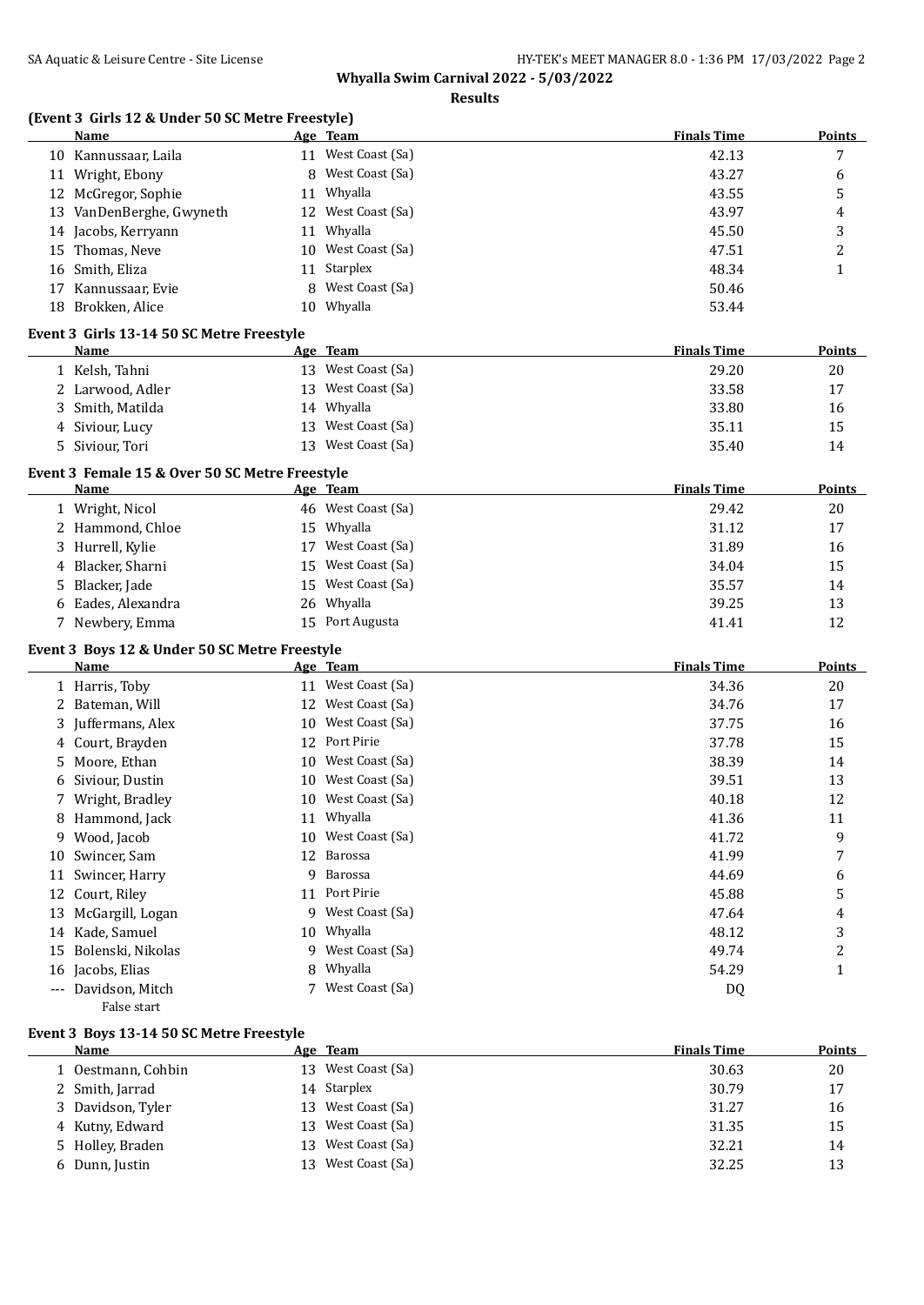| (Event 3 Boys 13-14 50 SC Metre Freestyle)<br><b>Name</b>      |    | Age Team           | <b>Finals Time</b> | <b>Points</b> |
|----------------------------------------------------------------|----|--------------------|--------------------|---------------|
| 7 Beaty, Drake                                                 |    | 14 Whyalla         | 32.36              | 12            |
| 8 Moore, Harrison                                              |    | 13 West Coast (Sa) | 34.34              | 11            |
| Raybould, Harry<br>9.                                          |    | 14 West Coast (Sa) | 38.70              | 9             |
| --- Akehurst, Liam<br>False start                              |    | 14 West Coast (Sa) | DQ                 |               |
| Event 3 Male 15 & Over 50 SC Metre Freestyle                   |    |                    |                    |               |
| Name                                                           |    | Age Team           | <b>Finals Time</b> | Points        |
| 1 Edmonds, Joel                                                |    | 18 West Coast (Sa) | 28.13              | 20            |
| 2 Simpson, Taylor                                              |    | 26 Whyalla         | 28.39              | 17            |
| 3 Thompson, Angus                                              |    | 15 Port Pirie      | 30.75              | 16            |
| 4 Acton, Adam                                                  |    | 41 Whyalla         | 33.66              | 15            |
| 5 Hancock, Jamie                                               |    | 15 Port Augusta    | 38.40              | 14            |
| Event 4 Girls 13-14 100 SC Metre Butterfly<br>Name             |    | Age Team           | <b>Finals Time</b> | Points        |
| 1 Kelsh, Tahni                                                 |    | 13 West Coast (Sa) | 1:15.29            | 20            |
|                                                                |    |                    |                    |               |
| Event 4 Female 15 & Over 100 SC Metre Butterfly<br>Name        |    | Age Team           | <b>Finals Time</b> | <b>Points</b> |
| 1 Wood, Rebecca                                                |    | 15 West Coast (Sa) | 1:21.10            | 20            |
|                                                                |    |                    |                    |               |
| Event 4 Boys 12 & Under 100 SC Metre Butterfly<br>Name         |    | Age Team           | <b>Finals Time</b> | Points        |
| 1 Harris, Toby                                                 |    | 11 West Coast (Sa) | 1:41.47            | 20            |
| --- Woodward, Lachlan                                          |    | 10 West Coast (Sa) | <b>SCR</b>         |               |
| Event 4 Boys 13-14 100 SC Metre Butterfly                      |    |                    |                    |               |
| Name                                                           |    | Age Team           | <b>Finals Time</b> | Points        |
| 1 Oestmann, Cohbin                                             |    | 13 West Coast (Sa) | 1:15.13            | 20            |
| 2 Davidson, Tyler                                              |    | 13 West Coast (Sa) | 1:16.82            | 17            |
| 3 Kutny, Edward                                                |    | 13 West Coast (Sa) | 1:19.11            | 16            |
| Event 5 Girls 14 & Under 200 SC Metre Breaststroke             |    |                    |                    |               |
| Name                                                           |    | Age Team           | <b>Finals Time</b> | Points        |
| 1 Giles, Teah                                                  |    | 14 West Coast (Sa) | 3:16.13            | 20            |
| 2 Siviour, Lucy                                                |    | 13 West Coast (Sa) | 3:34.82            | 17            |
| 3 Siviour, Tori                                                |    | 13 West Coast (Sa) | 3:34.98            | 16            |
| Event 5 Female 15 & Over 200 SC Metre Breaststroke             |    |                    |                    |               |
| Name                                                           |    | Age Team           | <b>Finals Time</b> | <b>Points</b> |
| 1 Hurrell, Kylie                                               |    | 17 West Coast (Sa) | 2:54.55            | 20            |
| Event 5 Boys 14 & Under 200 SC Metre Breaststroke<br>Name      |    | Age Team           | <b>Finals Time</b> | <b>Points</b> |
|                                                                |    | 14 Marion          | 2:47.59            |               |
| 1 Collings, Kieran<br>2 Akehurst, Liam                         |    | 14 West Coast (Sa) | 3:08.70            | 20<br>17      |
| 3 Harris, Toby                                                 |    | 11 West Coast (Sa) | 3:34.13            | 16            |
|                                                                |    |                    |                    |               |
| Event 5 Male 15 & Over 200 SC Metre Breaststroke<br>Name       |    | Age Team           | <b>Finals Time</b> | <b>Points</b> |
| 1 Simpson, Taylor                                              |    | 26 Whyalla         | 2:46.49            | 20            |
|                                                                |    |                    |                    |               |
| Event 6 Girls 10 & Under 25 SC Metre Backstroke<br><b>Name</b> |    | Age Team           | <b>Finals Time</b> | <b>Points</b> |
| 1 Larwood, Simmy                                               |    | 9 West Coast (Sa)  | 21.76              | 20            |
| 2 Murray, Marcia                                               |    | 10 Whyalla         | 22.86              | 17            |
| 3 Cragg-sapsford, Sybella                                      | 10 | West Coast (Sa)    | 23.19              | 16            |
| 4 Wright, Ebony                                                |    | 8 West Coast (Sa)  | 23.74              | 15            |
|                                                                |    |                    |                    |               |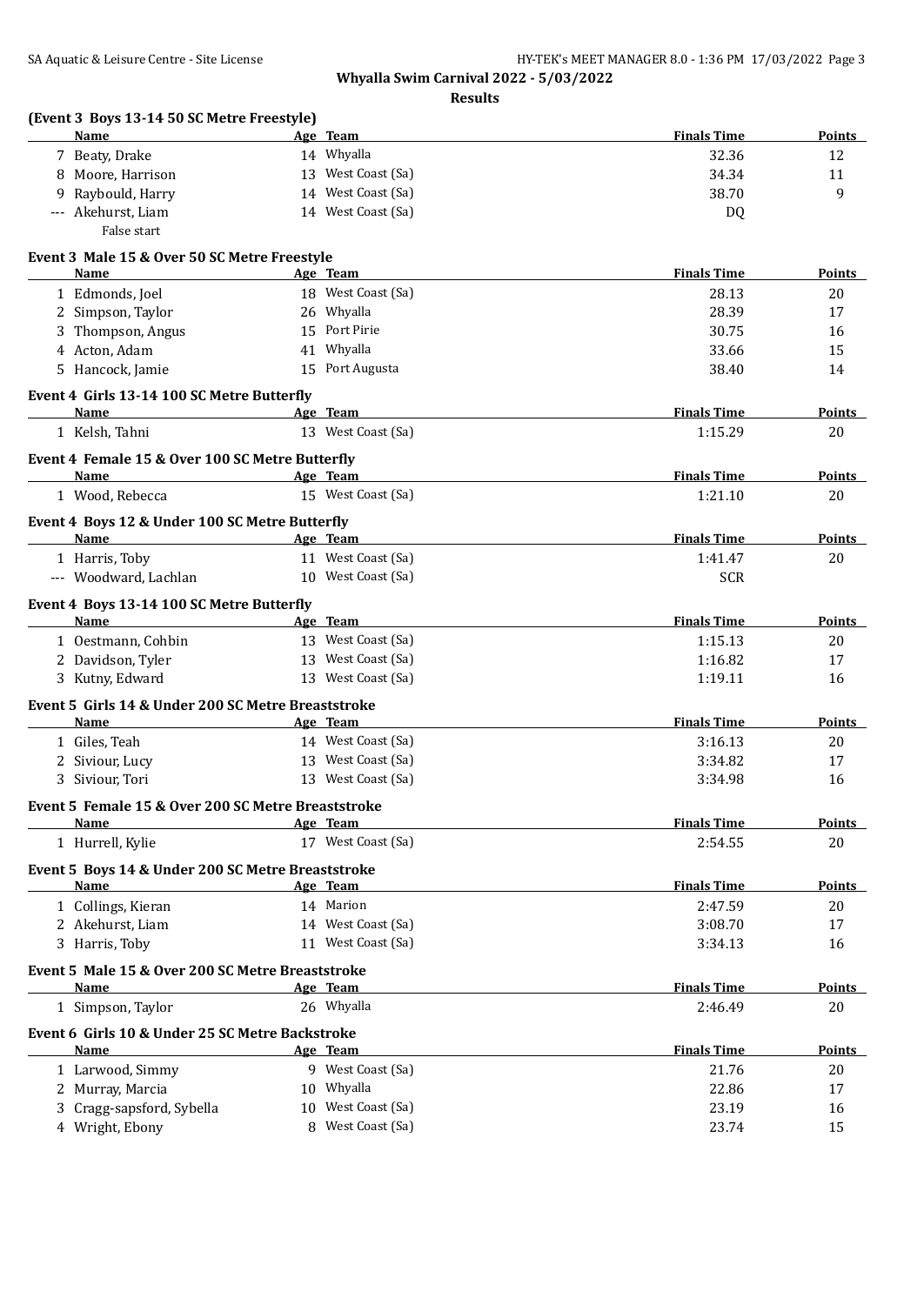**Results**

## **(Event 6 Girls 10 & Under 25 SC Metre Backstroke)**

| Name                 |     | Age Team          | <b>Finals Time</b> | <b>Points</b> |
|----------------------|-----|-------------------|--------------------|---------------|
| 5 Brokken, Alice     |     | 10 Whyalla        | 24.96              | 14            |
| 6 Kannussaar, Evie   |     | 8 West Coast (Sa) | 26.41              | 13            |
| 7 Thomas, Neve       | 10. | West Coast (Sa)   | 28.24              | 12            |
| 8 Acton, Elise       |     | 10 Whyalla        | 28.71              | 11            |
| 9 Mclean, Claire     |     | 9 Whyalla         | 28.88              | 9             |
| 10 Durdin, Keeley    |     | 9 Whyalla         | 31.33              | 7             |
| 11 Donnellan, Haylee |     | 7 Crystal Brook   | 36.85              | 6             |
| 12 Swincer, Isobel   |     | 6 Barossa         | 37.56              | 5             |
| 13 Donnellan, Hannah |     | 7 Crystal Brook   | 44.94              | 4             |
|                      |     |                   |                    |               |

## **Event 6 Boys 10 & Under 25 SC Metre Backstroke**

|       | Name                |    | Age Team           | <b>Finals Time</b> | <b>Points</b> |
|-------|---------------------|----|--------------------|--------------------|---------------|
|       | 1 Lewcock, Noah     |    | 10 Barossa         | 19.42              | 20            |
|       | 2 Wright, Bradley   |    | 10 West Coast (Sa) | 21.58              | 17            |
|       | 3 Wright, Xavier    | 10 | Whyalla            | 23.05              | 16            |
|       | 4 Wood, Jacob       | 10 | West Coast (Sa)    | 23.57              | 15            |
|       | 5 Siviour, Dustin   | 10 | West Coast (Sa)    | 23.85              | 14            |
|       | 6 Woodward, Lachlan | 10 | West Coast (Sa)    | 24.60              | 13            |
|       | 7 Swincer, Harry    | 9  | Barossa            | 24.80              | 12            |
|       | 8 Bolenski, Nikolas |    | 9 West Coast (Sa)  | 26.39              | 11            |
| 9     | Court, Tyler        | 9  | Port Pirie         | 26.83              | 9             |
|       | 10 Laurie, Liam     | 10 | Whyalla            | 27.52              | 7             |
| 11    | Kade, Samuel        | 10 | Whyalla            | 29.76              | 6             |
|       | 12 Jacobs, Elias    |    | 8 Whyalla          | 29.90              | 5             |
|       | 13 Davidson, Will   |    | 7 West Coast (Sa)  | 30.00              | 4             |
|       | 14 Stephen, Jarrod  |    | Whyalla            | 41.67              | 3             |
| $---$ | Davidson, Mitch     |    | 7 West Coast (Sa)  | <b>NS</b>          |               |

#### **Event 7 Girls 12 & Under 50 SC Metre Backstroke**

|    | Name                      |    | Age Team           | <b>Finals Time</b> | <b>Points</b> |
|----|---------------------------|----|--------------------|--------------------|---------------|
|    | 1 Larwood, Romey          | 11 | West Coast (Sa)    | 40.88              | 20            |
|    | 2 McInerney, Maggie       | 11 | West Coast (Sa)    | 43.19              | 17            |
|    | 3 Luckett, Taleetha       |    | 12 Whyalla         | 46.26              | 16            |
|    | 4 Bolenski, Alice         | 11 | West Coast (Sa)    | 47.13              | 15            |
|    | 5 Hyslop, Leila           | 12 | West Coast (Sa)    | 49.55              | 14            |
|    | 6 Murray, Marcia          |    | 10 Whyalla         | 50.86              | 13            |
|    | 7 Cragg-sapsford, Sybella |    | 10 West Coast (Sa) | 51.00              | 12            |
| 8  | Wright, Ebony             | 8  | West Coast (Sa)    | 52.02              | 11            |
|    | 9 McGregor, Sophie        | 11 | Whyalla            | 52.61              | 9             |
| 10 | Kannussaar, Laila         | 11 | West Coast (Sa)    | 53.57              | 7             |
| 11 | Jacobs, Kerryann          | 11 | Whyalla            | 53.60              | 6             |
| 12 | VanDenBerghe, Gwyneth     | 12 | West Coast (Sa)    | 56.46              | 5             |
| 13 | Smith, Eliza              | 11 | Starplex           | 57.87              | 4             |
| 14 | Kannussaar, Evie          | 8  | West Coast (Sa)    | 59.53              | 3             |
| 15 | Thomas, Neve              | 10 | West Coast (Sa)    | 1:01.25            | 2             |
|    |                           |    |                    |                    |               |

# **Event 7 Girls 13-14 50 SC Metre Backstroke**

| Name                                            | Age Team           | <b>Finals Time</b> | <b>Points</b> |
|-------------------------------------------------|--------------------|--------------------|---------------|
| 1 Kelsh, Tahni                                  | 13 West Coast (Sa) | 33.32              | 20            |
| 2 Smith, Matilda                                | 14 Whyalla         | 40.62              | 17            |
| 3 Larwood, Adler                                | 13 West Coast (Sa) | 40.71              | 16            |
| 4 Siviour, Lucy                                 | 13 West Coast (Sa) | 41.83              | 15            |
| 5 Siviour, Tori                                 | 13 West Coast (Sa) | 43.44              | 14            |
| Event 7 Female 15 & Over 50 SC Metre Backstroke |                    |                    |               |
| <b>Name</b>                                     | Age Team           | <b>Finals Time</b> | <b>Points</b> |
| 1 Wright, Nicol                                 | 46 West Coast (Sa) | 33.35              | 20            |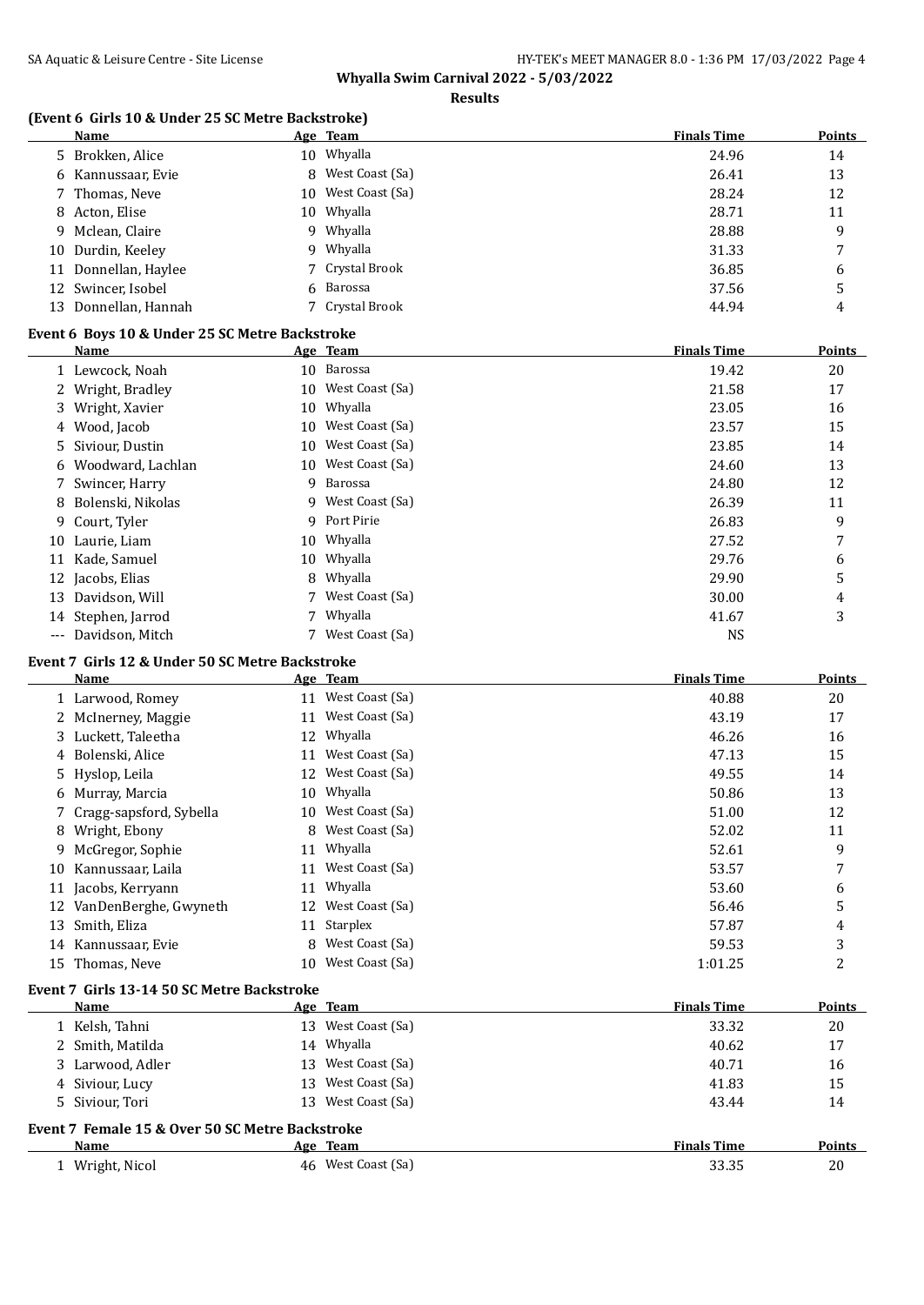#### **Results**

## **(Event 7 Female 15 & Over 50 SC Metre Backstroke)**

| Name                          |     | Age Team        | <b>Finals Time</b> | <b>Points</b> |
|-------------------------------|-----|-----------------|--------------------|---------------|
| 2 Hammond, Chloe              | 15. | Whyalla         | 36.55              | 17            |
| 3 Hurrell, Kylie              | 17  | West Coast (Sa) | 37.06              | 16            |
| 4 Wood, Rebecca               | 15. | West Coast (Sa) | 38.50              | 15            |
| 5 Blacker, Jade               | 15. | West Coast (Sa) | 44.76              | 14            |
| 6 Eades, Alexandra            |     | 26 Whyalla      | 45.76              | 13            |
| --- Blacker, Sharni           | 15. | West Coast (Sa) | DQ                 |               |
| Non-continuous turning action |     |                 |                    |               |

#### **Event 7 Boys 12 & Under 50 SC Metre Backstroke**

| Name                |    | Age Team           | <b>Finals Time</b> | <b>Points</b> |
|---------------------|----|--------------------|--------------------|---------------|
| 1 Harris, Toby      |    | 11 West Coast (Sa) | 41.04              | 20            |
| 2 Swincer, Sam      | 12 | Barossa            | 45.67              | 17            |
| 3 Wright, Bradley   | 10 | West Coast (Sa)    | 45.95              | 16            |
| 4 Juffermans, Alex  | 10 | West Coast (Sa)    | 47.68              | 15            |
| 5 Moore, Ethan      | 10 | West Coast (Sa)    | 49.83              | 14            |
| 6 Bateman, Will     | 12 | West Coast (Sa)    | 50.33              | 13            |
| 7 Court, Brayden    |    | 12 Port Pirie      | 51.80              | 12            |
| 8 Hammond, Jack     |    | 11 Whyalla         | 52.15              | 11            |
| 9 Swincer, Harry    | 9  | Barossa            | 52.24              | 9             |
| 10 McGargill, Logan |    | 9 West Coast (Sa)  | 1:00.76            | 7             |
| 11 Court, Riley     |    | 11 Port Pirie      | 1:02.68            | 6             |
| 12 Jacobs, Elias    | 8  | Whyalla            | 1:02.97            | 5             |
| --- Wood, Jacob     | 10 | West Coast (Sa)    | DQ                 |               |
|                     |    |                    |                    |               |

Non-continuous turning action

## **Event 7 Boys 13-14 50 SC Metre Backstroke**

| Name               |     | Age Team           | <b>Finals Time</b> | <b>Points</b> |
|--------------------|-----|--------------------|--------------------|---------------|
| 1 Oestmann, Cohbin | 13. | West Coast (Sa)    | 33.94              | 20            |
| 2 Davidson, Tyler  | 13. | West Coast (Sa)    | 35.44              | 17            |
| 3 Smith, Jarrad    |     | 14 Starplex        | 36.85              | 16            |
| 4 Akehurst, Liam   |     | 14 West Coast (Sa) | 38.31              | 15            |
| 5 Beaty, Drake     |     | 14 Whyalla         | 38.62              | 14            |
| 6 Holley, Braden   |     | 13 West Coast (Sa) | 40.01              | 13            |
| 7 Moore, Harrison  | 13  | West Coast (Sa)    | 43.38              | 12            |
| 8 Raybould, Harry  | 14  | West Coast (Sa)    | 46.84              | 11            |

#### **Event 7 Male 15 & Over 50 SC Metre Backstroke**

| Name              | Age Team           | <b>Finals Time</b> | <b>Points</b> |
|-------------------|--------------------|--------------------|---------------|
| 1 Simpson, Taylor | 26 Whyalla         | 32.74              | 20            |
| 2 Edmonds, Joel   | 18 West Coast (Sa) | 33.55              | 17            |
| 3 Thompson, Angus | 15 Port Pirie      | 37.44              | 16            |
| 4 Acton, Adam     | Whyalla<br>41      | 44.98              | 15            |
| 5 Hancock, Jamie  | 15 Port Augusta    | 47.61              | 14            |

## **Event 8 Girls 12 & Under 100 SC Metre Freestyle**

|     | Name                    |    | Age Team           | <b>Finals Time</b> | <b>Points</b> |
|-----|-------------------------|----|--------------------|--------------------|---------------|
|     | 1 Larwood, Romey        |    | 11 West Coast (Sa) | 1:16.13            | 20            |
|     | 2 Luckett, Taleetha     |    | 12 Whyalla         | 1:24.66            | 17            |
|     | 3 McInerney, Maggie     | 11 | West Coast (Sa)    | 1:25.52            | 16            |
|     | 4 Bolenski, Alice       |    | 11 West Coast (Sa) | 1:28.61            | 15            |
|     | 5 Murray, Marcia        | 10 | Whyalla            | 1:30.11            | 14            |
|     | 6 Kannussaar, Laila     |    | 11 West Coast (Sa) | 1:37.17            | 13            |
|     | 7 VanDenBerghe, Gwyneth |    | 12 West Coast (Sa) | 1:41.82            | 12            |
|     | 8 Wright, Ebony         | 8. | West Coast (Sa)    | 1:43.22            | 11            |
|     | 9 Thomas, Neve          | 10 | West Coast (Sa)    | 1:49.25            | 9             |
| 10- | Acton, Elise            | 10 | Whyalla            | 1:58.35            |               |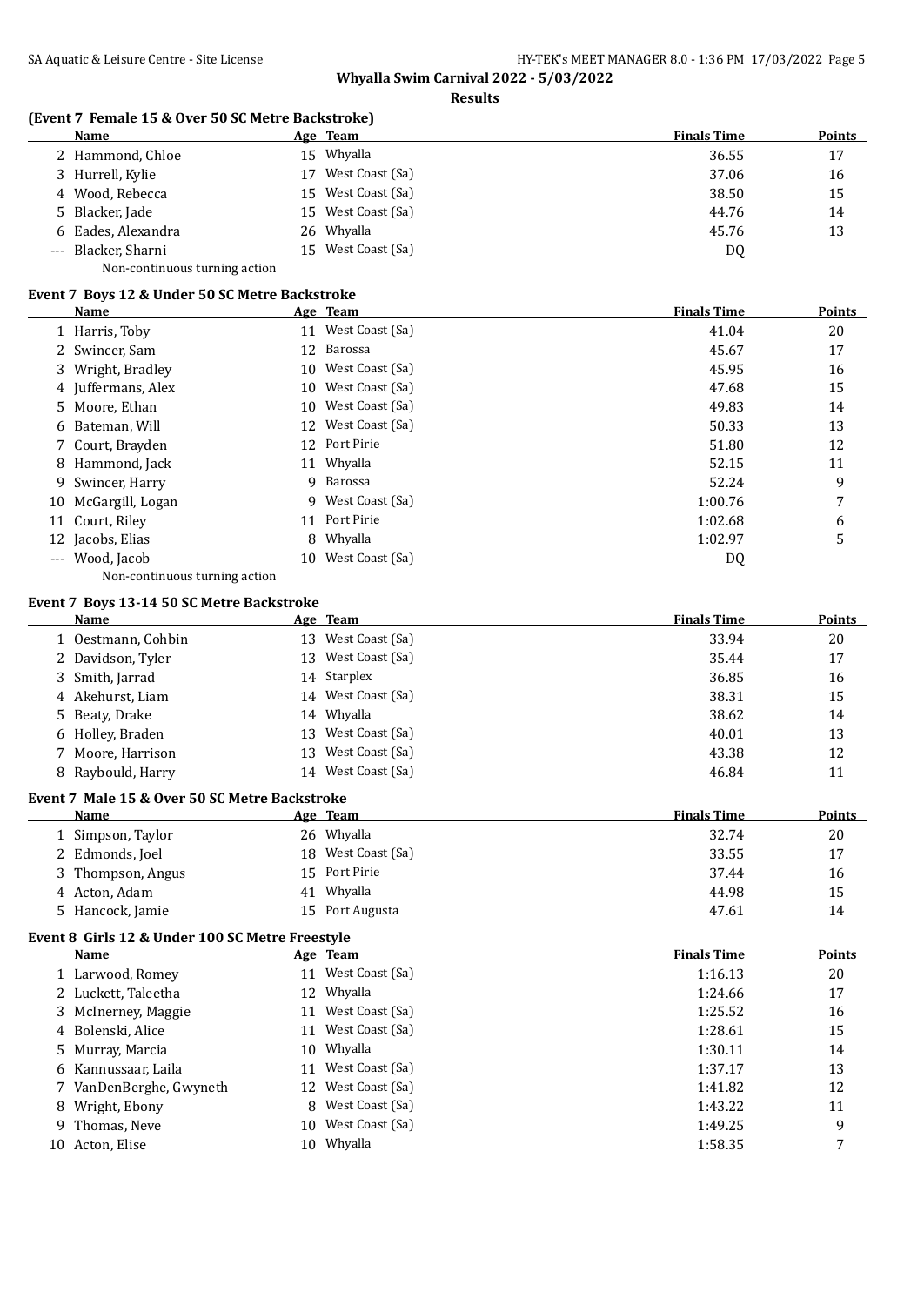| Event 8 Girls 13-14 100 SC Metre Freestyle<br>Name      |    | Age Team           | <b>Finals Time</b> | <b>Points</b> |
|---------------------------------------------------------|----|--------------------|--------------------|---------------|
| 1 Kelsh, Tahni                                          |    | 13 West Coast (Sa) | 1:05.09            | 20            |
| 2 Larwood, Adler                                        | 13 | West Coast (Sa)    | 1:15.21            | 17            |
| Smith, Matilda<br>3                                     | 14 | Whyalla            | 1:18.22            | 16            |
| Siviour, Lucy<br>4                                      | 13 | West Coast (Sa)    | 1:22.34            | 15            |
| Siviour, Tori                                           | 13 | West Coast (Sa)    | 1:24.70            | 14            |
| 5                                                       |    |                    |                    |               |
| Event 8 Female 15 & Over 100 SC Metre Freestyle<br>Name |    | <u>Age Team</u>    | <b>Finals Time</b> | <b>Points</b> |
|                                                         |    | 46 West Coast (Sa) | 1:06.26            | 20            |
| 1 Wright, Nicol                                         |    | 15 Whyalla         |                    | 17            |
| 2 Hammond, Chloe                                        |    |                    | 1:06.29            |               |
| 3 Hurrell, Kylie                                        |    | 17 West Coast (Sa) | 1:10.38            | 16            |
| 4 Blacker, Sharni                                       | 15 | West Coast (Sa)    | 1:19.32            | 15            |
| Blacker, Jade<br>5.                                     |    | 15 West Coast (Sa) | 1:20.75            | 14            |
| Event 8 Boys 12 & Under 100 SC Metre Freestyle          |    |                    |                    |               |
| Name                                                    |    | Age Team           | <b>Finals Time</b> | <b>Points</b> |
| 1 Bateman, Will                                         |    | 12 West Coast (Sa) | 1:19.99            | 20            |
| 2 Juffermans, Alex                                      |    | 10 West Coast (Sa) | 1:27.48            | 17            |
| Wright, Bradley<br>3                                    | 10 | West Coast (Sa)    | 1:28.74            | 16            |
| Lewcock, Noah<br>4                                      | 10 | <b>Barossa</b>     | 1:28.85            | 15            |
| Court, Brayden<br>5                                     | 12 | Port Pirie         | 1:29.02            | 14            |
| Siviour, Dustin<br>6                                    | 10 | West Coast (Sa)    | 1:29.59            | 13            |
| Moore, Ethan<br>7                                       | 10 | West Coast (Sa)    | 1:30.62            | 12            |
| Wright, Xavier<br>8                                     | 10 | Whyalla            | 1:31.17            | 11            |
| Hammond, Jack<br>9                                      | 11 | Whyalla            | 1:36.19            | 9             |
| Wood, Jacob<br>10                                       | 10 | West Coast (Sa)    | 1:36.35            | 7             |
| Court, Riley<br>11                                      |    | 11 Port Pirie      | 1:39.35            | 6             |
| Court, Tyler<br>12                                      | 9  | Port Pirie         | 2:12.30            | 5             |
| --- McGargill, Logan<br>False start                     | 9  | West Coast (Sa)    | DQ                 |               |
| Event 8 Boys 13-14 100 SC Metre Freestyle               |    |                    |                    |               |
| Name                                                    |    | Age Team           | <b>Finals Time</b> | Points        |
| 1 Oestmann, Cohbin                                      |    | 13 West Coast (Sa) | 1:06.04            | 20            |
| 2 Akehurst, Liam                                        |    | 14 West Coast (Sa) | 1:08.05            | 17            |
| Davidson, Tyler<br>3                                    | 13 | West Coast (Sa)    | 1:09.89            | 16            |
| 4 Holley, Braden                                        |    | 13 West Coast (Sa) | 1:11.39            | 15            |
| Kutny, Edward<br>5.                                     | 13 | West Coast (Sa)    | 1:12.68            | 14            |
| Beaty, Drake<br>6                                       |    | 14 Whyalla         | 1:13.70            | 13            |
| Dunn, Justin<br>7                                       | 13 | West Coast (Sa)    | 1:16.31            | 12            |
| Raybould, Harry<br>8                                    | 14 | West Coast (Sa)    | 1:31.73            | 11            |
| Moore, Harrison<br>Pulling on lane line                 | 13 | West Coast (Sa)    | DQ                 |               |
| Event 8 Male 15 & Over 100 SC Metre Freestyle           |    |                    |                    |               |
| <b>Name</b>                                             |    | <u>Age Team</u>    | <b>Finals Time</b> | <b>Points</b> |
| 1 Edmonds, Joel                                         |    | 18 West Coast (Sa) | 1:02.91            | 20            |
| 2 Thompson, Angus                                       |    | 15 Port Pirie      | 1:09.60            | 17            |
| 3 Hancock, Jamie                                        |    | 15 Port Augusta    | 1:34.40            | 16            |
| Event 11 Girls 14 & Under 200 SC Metre Backstroke       |    |                    |                    |               |
| Name                                                    |    | Age Team           | <b>Finals Time</b> | <b>Points</b> |
| 1 Smith, Matilda                                        |    | 14 Whyalla         | 3:10.13            | 20            |
| --- Kelsh, Tahni<br>Non-continuous turning action       |    | 13 West Coast (Sa) | DQ                 |               |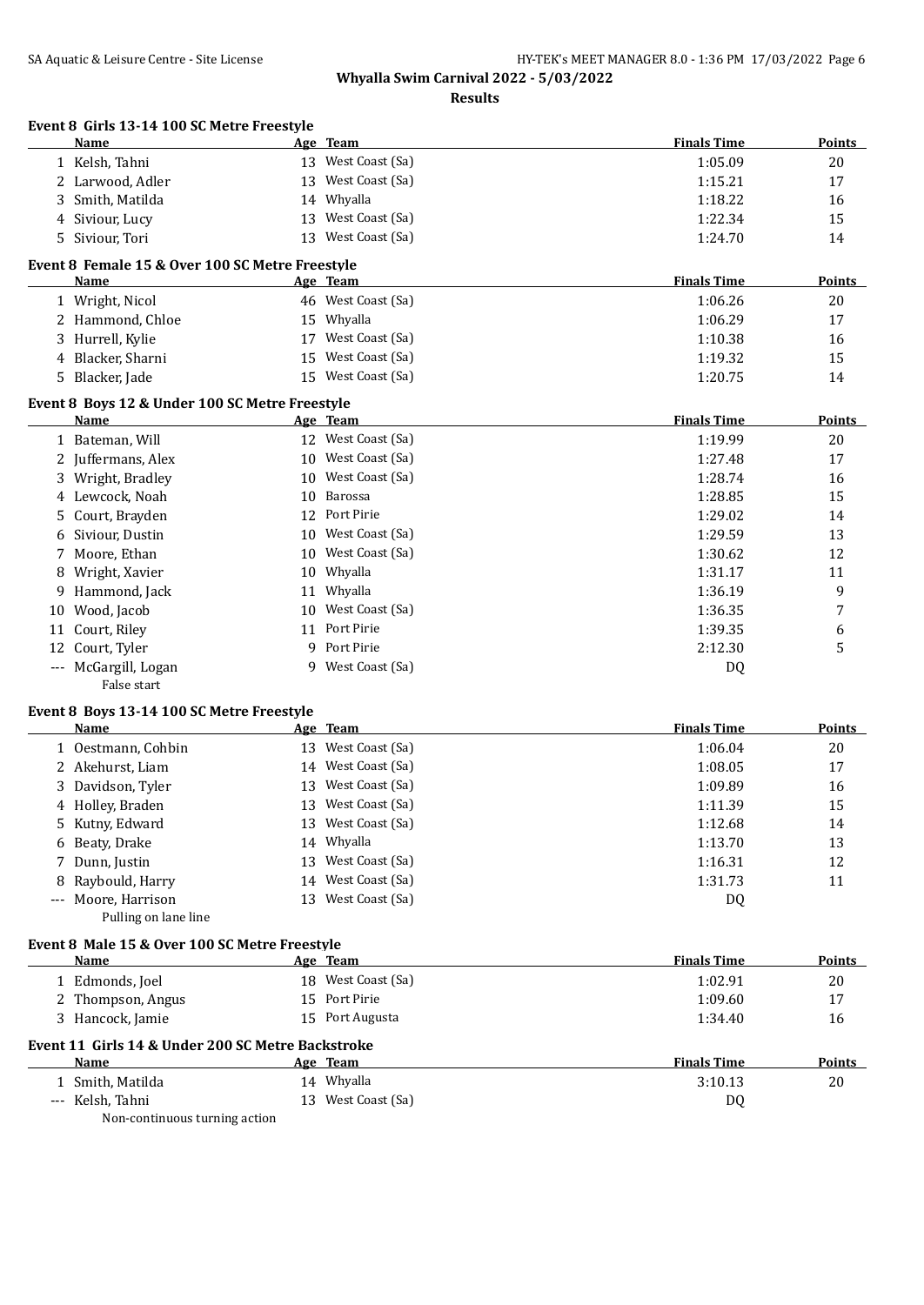| Event 11 Female 15 & Over 200 SC Metre Backstroke<br>Name            | Age Team                |                      | <b>Finals Time</b>    | Points        |
|----------------------------------------------------------------------|-------------------------|----------------------|-----------------------|---------------|
| 1 Wood, Rebecca                                                      | 15 West Coast (Sa)      |                      | 2:55.13               | 20            |
| 2 Blacker, Sharni                                                    | 15 West Coast (Sa)      |                      | 3:16.68               | 17            |
| Event 11 Boys 14 & Under 200 SC Metre Backstroke                     |                         |                      |                       |               |
| Name                                                                 | Age Team                |                      | <b>Finals Time</b>    | Points        |
| 1 Davidson, Tyler                                                    | 13 West Coast (Sa)      |                      | 2:47.17               | 20            |
| 2 Harris, Toby                                                       | 11 West Coast (Sa)      |                      | 3:14.68               | 17            |
| 3 Wright, Bradley                                                    | 10 West Coast (Sa)      |                      | 3:32.27               | 16            |
|                                                                      |                         |                      |                       |               |
| Event 12 Mixed 14 & Under 100 SC Metre Medley Relay Handicap<br>Team | Relay                   |                      | <b>Finals Time</b>    | <b>Points</b> |
| 1 Whyalla                                                            | C                       |                      | J1:39.02              | 40            |
| 2 West Coast (Sa)                                                    | B                       |                      | J1:13.29              | 34            |
| 3 Whyalla                                                            | E                       |                      | 1:53.04               | 32            |
| --- West Coast (Sa)                                                  | C                       |                      | DQ                    |               |
| Early take-off swimmer #2                                            |                         |                      |                       |               |
|                                                                      |                         |                      |                       |               |
| Event 13 Mixed 200 SC Metre Medley Relay<br>Team                     | Relay                   |                      | <b>Finals Time</b>    | <b>Points</b> |
| 1 West Coast (Sa)                                                    | A                       |                      | 2:12.58               | 40            |
| 1) Oestmann, Cohbin M13                                              | 2) Hurrell, Kylie W17   | 3) Edmonds, Joel M18 | 4) Kelsh, Tahni W13   |               |
| 2 Whyalla                                                            | A                       |                      | 2:17.79               | 34            |
| 1) Hammond, Chloe W15                                                | 2) Simpson, Taylor M26  | 3) Beaty, Drake M14  | 4) Smith, Matilda W14 |               |
|                                                                      |                         |                      |                       |               |
| Event 14 Mixed 800 SC Metre Freestyle<br>Name                        | Age Team                |                      | <b>Finals Time</b>    | Points        |
| 1 Smith, Jarrad                                                      | 14 Starplex             |                      | 10:10.47              | 20            |
| 2 Hurrell, Kylie                                                     | 17 West Coast (Sa)      |                      | 10:49.47              | 17            |
| 3 Wood, Rebecca                                                      | 15 West Coast (Sa)      |                      | 11:08.83              | 16            |
|                                                                      |                         |                      |                       |               |
| Event 15 Girls 10 & Under 25 SC Metre Freestyle Handicap             |                         |                      |                       |               |
| Name                                                                 | Age Team                |                      | <b>Finals Time</b>    | <b>Points</b> |
| 1 Durdin, Keeley                                                     | 9 Whyalla<br>10 Whyalla |                      | J32.73                | 20            |
| 3 Brokken, Alice<br>4 Acton, Elise                                   | 10 Whyalla              |                      | J25.97<br>I24.10      | 16<br>15      |
|                                                                      |                         |                      |                       |               |
| Event 15 Boys 10 & Under 25 SC Metre Freestyle Handicap              |                         |                      |                       |               |
| Name                                                                 | Age Team                |                      | <b>Finals Time</b>    | Points        |
| 2 Woodward, Lachlan                                                  | 10 West Coast (Sa)      |                      | [21.61]               | 17            |
| Event 16 Female 11 & Over 50 SC Metre Freestyle Handicap             |                         |                      |                       |               |
| Name                                                                 | Age Team                |                      | <b>Finals Time</b>    | <b>Points</b> |
| 1 Hammond, Chloe                                                     | 15 Whyalla              |                      | 32.02                 | 20            |
| 2 Newbery, Bianca                                                    | 40 Port Augusta         |                      | 51.04                 | 17            |
| --- Bolenski, Alice                                                  | 11 West Coast (Sa)      |                      | X40.04                |               |
| Event 16 Male 11 & Over 50 SC Metre Freestyle Handicap               |                         |                      |                       |               |
| <b>Name</b>                                                          | Age Team                |                      | <b>Finals Time</b>    | <b>Points</b> |
| --- Hammond, Jack                                                    | 11 Whyalla              |                      | X41.94                |               |
| Event 17 Girls 10 & Under 25 SC Metre Breaststroke                   |                         |                      |                       |               |
| Name                                                                 | Age Team                |                      | <b>Finals Time</b>    | <b>Points</b> |
| 1 Larwood, Simmy                                                     | 9 West Coast (Sa)       |                      | 25.79                 | 20            |
| 2 Thomas, Neve                                                       | 10 West Coast (Sa)      |                      | 27.84                 | 17            |
| 3 Wright, Ebony                                                      | 8 West Coast (Sa)       |                      | 28.20                 | 16            |
| 4 Kannussaar, Evie                                                   | 8 West Coast (Sa)       |                      | 31.49                 | 15            |
| 5 Acton, Elise                                                       | 10 Whyalla              |                      | 31.61                 | 14            |
| 6 Brokken, Alice                                                     | 10 Whyalla              |                      | 36.87                 | 13            |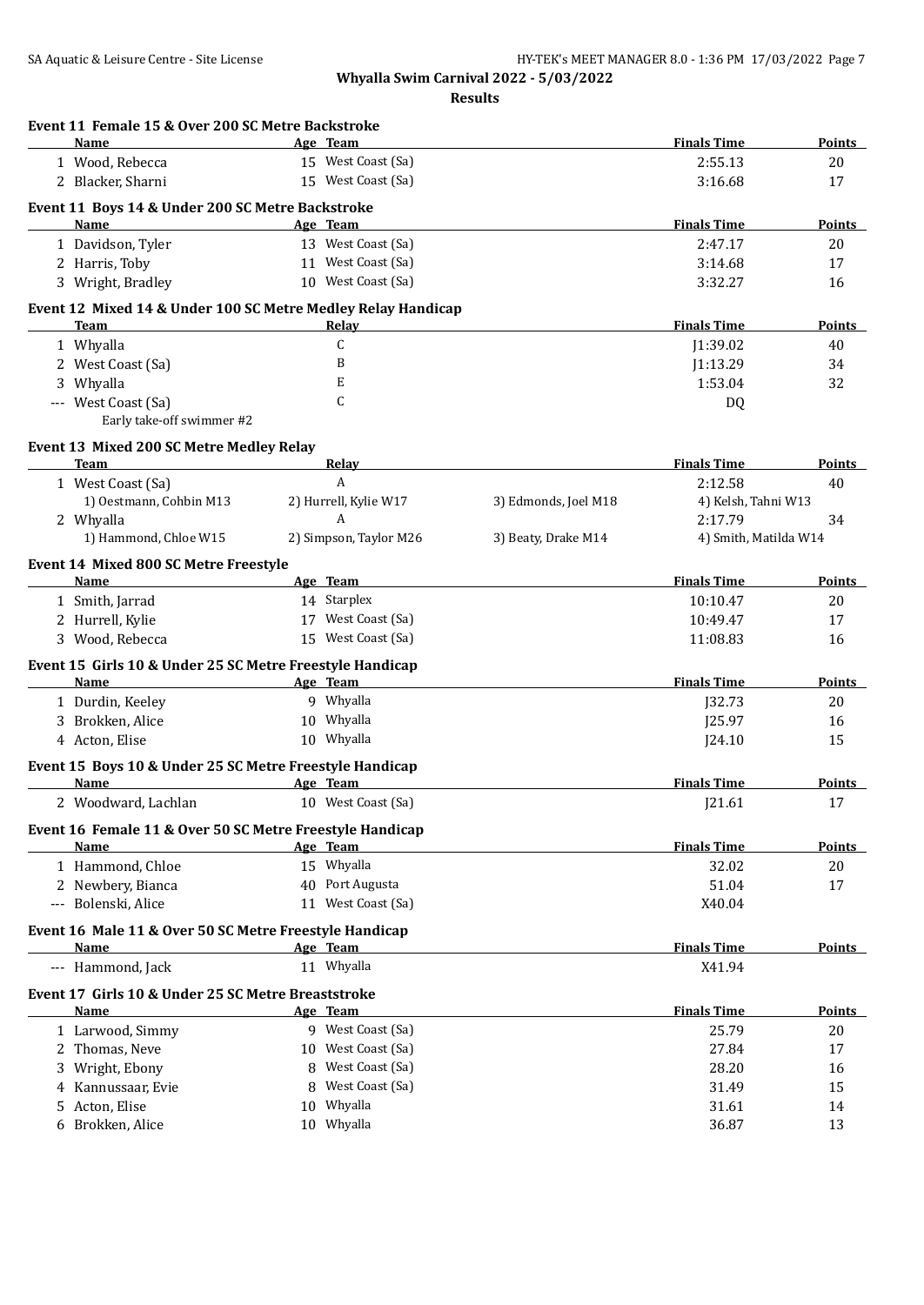**Whyalla Swim Carnival 2022 - 5/03/2022 Results**

## **(Event 17 Girls 10 & Under 25 SC Metre Breaststroke)**

| Name                                              |    | Age Team           | <b>Finals Time</b> | <b>Points</b> |
|---------------------------------------------------|----|--------------------|--------------------|---------------|
| Mclean, Claire                                    |    | 9 Whyalla          | 41.64              | 12            |
| Event 17 Boys 10 & Under 25 SC Metre Breaststroke |    |                    |                    |               |
| Name                                              |    | Age Team           | <b>Finals Time</b> | <b>Points</b> |
| 1 Lewcock, Noah                                   |    | 10 Barossa         | 22.53              | 20            |
| 2 Siviour, Dustin                                 |    | 10 West Coast (Sa) | 23.69              | 17            |
| 3 Wright, Bradley                                 |    | 10 West Coast (Sa) | 26.37              | 16            |
| 4 Swincer, Harry                                  |    | 9 Barossa          | 27.22              | 15            |
| 5 Wood, Jacob                                     |    | 10 West Coast (Sa) | 30.66              | 14            |
| 6 Jacobs, Elias                                   |    | 8 Whyalla          | 32.29              | 13            |
| 7 Laurie, Liam                                    |    | 10 Whyalla         | 35.67              | 12            |
| 8 Court, Tyler                                    |    | 9 Port Pirie       | 53.19              | 11            |
| --- Woodward, Lachlan                             | 10 | West Coast (Sa)    | NS                 |               |

## **Event 18 Girls 12 & Under 50 SC Metre Breaststroke**

|       | Name                        |    | Age Team           | <b>Finals Time</b> | <b>Points</b> |
|-------|-----------------------------|----|--------------------|--------------------|---------------|
|       | 1 McInerney, Maggie         | 11 | West Coast (Sa)    | 49.77              | 20            |
|       | 2 Bolenski, Alice           | 11 | West Coast (Sa)    | 50.07              | 17            |
|       | 3 Larwood, Romey            | 11 | West Coast (Sa)    | 50.26              | 16            |
|       | 4 Hyslop, Leila             | 12 | West Coast (Sa)    | 50.91              | 15            |
|       | 5 Thomas, Neve              |    | 10 West Coast (Sa) | 58.27              | 14            |
|       | 6 Wright, Ebony             | 8  | West Coast (Sa)    | 59.76              | 13            |
|       | 7 Jacobs, Kerryann          |    | 11 Whyalla         | 1:01.74            | 12            |
| 8     | Smith, Eliza                | 11 | Starplex           | 1:01.87            | 11            |
|       | 9 Kannussaar, Laila         | 11 | West Coast (Sa)    | 1:06.95            | 9             |
| 10    | Kannussaar, Evie            | 8  | West Coast (Sa)    | 1:09.45            | 7             |
|       | 11 Murray, Marcia           |    | 10 Whyalla         | 1:12.07            | 6             |
|       | --- VanDenBerghe, Gwyneth   |    | 12 West Coast (Sa) | DQ                 |               |
|       | Arms two strokes underwater |    |                    |                    |               |
| $---$ | Luckett, Taleetha           | 12 | Whyalla            | DQ                 |               |
|       | One hand touch              |    |                    |                    |               |

#### **Event 18 Girls 13-14 50 SC Metre Breaststroke**

|                                                    | <b>Name</b>      |     | Age Team           | <b>Finals Time</b> | Points |  |
|----------------------------------------------------|------------------|-----|--------------------|--------------------|--------|--|
|                                                    | 1 Giles, Teah    |     | 14 West Coast (Sa) | 43.06              | 20     |  |
|                                                    | 2 Thomas, Elke   |     | 13 West Coast (Sa) | 45.04              | 17     |  |
|                                                    | *3 Siviour, Tori | 13. | West Coast (Sa)    | 45.68              | 15.50  |  |
|                                                    | *3 Siviour, Lucy |     | 13 West Coast (Sa) | 45.68              | 15.50  |  |
|                                                    | 5 Larwood, Adler |     | 13 West Coast (Sa) | 47.70              | 14     |  |
|                                                    | 6 Smith, Matilda |     | 14 Whyalla         | 49.89              | 13     |  |
| Event 18 Female 15 & Over 50 SC Metre Breaststroke |                  |     |                    |                    |        |  |
|                                                    | Name             |     | Age Team           | <b>Finals Time</b> | Points |  |

| 1 Christian, Lauren |    | 32 West Coast (Sa) | 37.02 | 20 |
|---------------------|----|--------------------|-------|----|
| 2 Hurrell, Kylie    | 17 | West Coast (Sa)    | 38.90 | 17 |
| 3 Hammond, Chloe    |    | 15 Whyalla         | 42.59 | 16 |
| 4 Blacker, Jade     |    | 15 West Coast (Sa) | 51.05 | 15 |
| 5 Newbery, Emma     |    | 15 Port Augusta    | 54.33 | 14 |
| 6 Blacker, Sharni   |    | 15 West Coast (Sa) | 54.64 | 13 |

## **Event 18 Boys 12 & Under 50 SC Metre Breaststroke**

| Name              |            | <b>Finals Time</b>                                                                               | <b>Points</b> |
|-------------------|------------|--------------------------------------------------------------------------------------------------|---------------|
| 1 Bateman, Will   |            | 50.08                                                                                            | 20            |
| 2 Siviour, Dustin |            | 51.89                                                                                            | 17            |
| 3 Moore, Ethan    |            | 54.11                                                                                            | 16            |
| 4 Wright, Bradley |            | 54.58                                                                                            | 15            |
| 5 Swincer, Sam    | 12 Barossa | 56.08                                                                                            | 14            |
|                   |            | Age Team<br>12 West Coast (Sa)<br>10 West Coast (Sa)<br>10 West Coast (Sa)<br>10 West Coast (Sa) |               |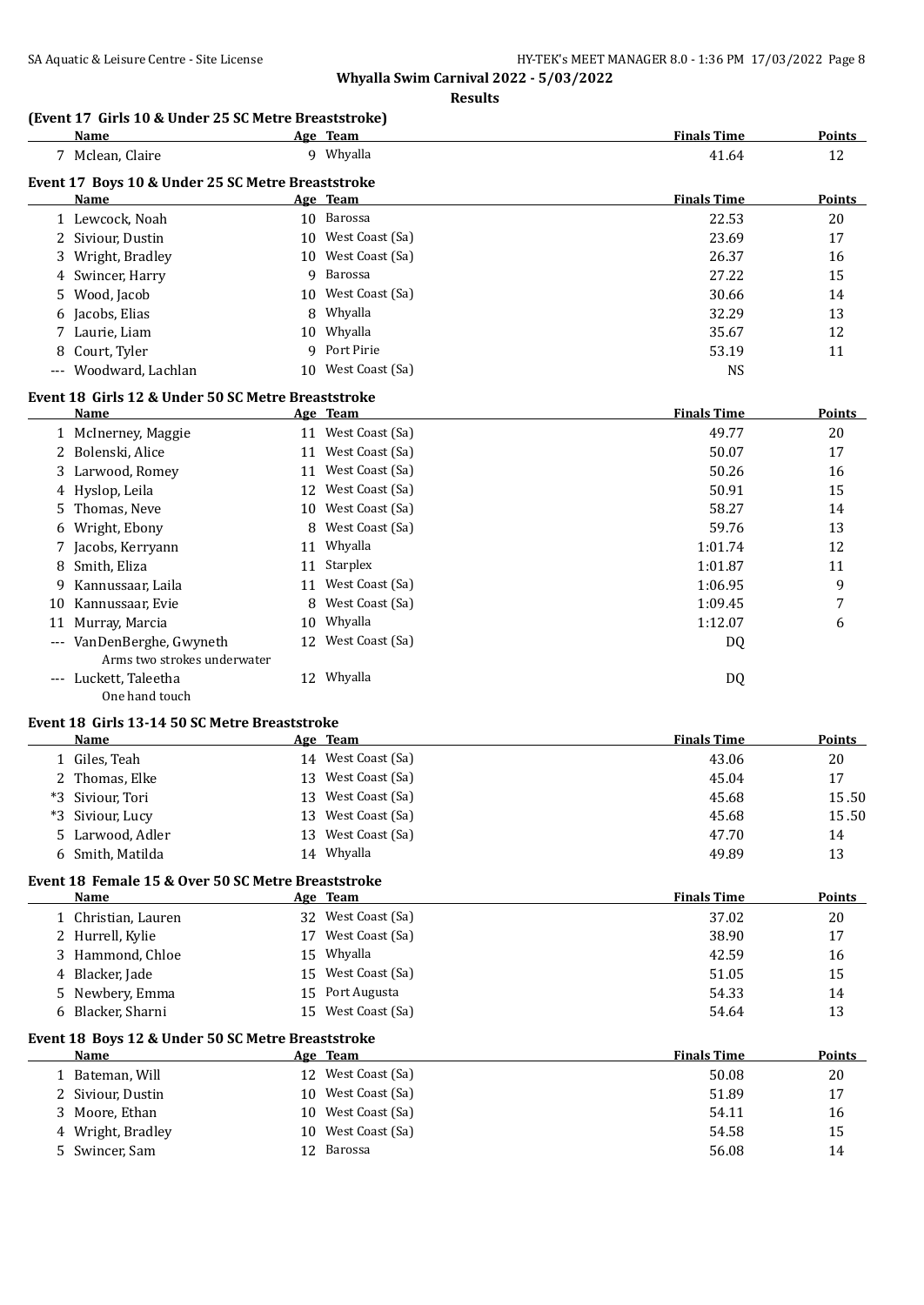| SA Aquatic & Leisure Centre - Site License                  | Whyalla Swim Carnival 2022 - 5/03/2022 | HY-TEK's MEET MANAGER 8.0 - 1:36 PM 17/03/2022 Page |               |
|-------------------------------------------------------------|----------------------------------------|-----------------------------------------------------|---------------|
|                                                             | <b>Results</b>                         |                                                     |               |
| (Event 18 Boys 12 & Under 50 SC Metre Breaststroke)         |                                        |                                                     |               |
| Name                                                        | Age Team                               | <b>Finals Time</b>                                  | Points        |
| 6 Juffermans, Alex                                          | 10 West Coast (Sa)                     | 56.34                                               | 13            |
| 7 Hammond, Jack                                             | 11 Whyalla                             | 59.35                                               | 12            |
| 8 Court, Riley                                              | 11 Port Pirie                          | 1:00.30                                             | 11            |
| 9 Wood, Jacob                                               | 10 West Coast (Sa)                     | 1:05.43                                             | 9             |
| 10 Jacobs, Elias                                            | 8 Whyalla                              | 1:10.13                                             | 7             |
| --- McGargill, Logan<br>Downward butterfly kick             | 9 West Coast (Sa)                      | DQ                                                  |               |
| --- Court, Brayden                                          | 12 Port Pirie                          | <b>NS</b>                                           |               |
| --- Harris, Toby                                            | 11 West Coast (Sa)                     | <b>NS</b>                                           |               |
| Event 18 Boys 13-14 50 SC Metre Breaststroke                |                                        |                                                     |               |
| Name                                                        | Age Team                               | <b>Finals Time</b>                                  | <u>Points</u> |
| 1 Oestmann, Cohbin                                          | 13 West Coast (Sa)                     | 41.34                                               | 20            |
| 2 Davidson, Tyler                                           | 13 West Coast (Sa)                     | 43.71                                               | 17            |
| 3 Kutny, Edward                                             | 13 West Coast (Sa)                     | 44.49                                               | 16            |
| 4 Raybould, Harry                                           | 14 West Coast (Sa)                     | 47.89                                               | 15            |
| 5 Moore, Harrison                                           | 13 West Coast (Sa)                     | 48.46                                               | 14            |
| Event 18 Male 15 & Over 50 SC Metre Breaststroke            |                                        |                                                     |               |
| <b>Name</b>                                                 | Age Team                               | <b>Finals Time</b>                                  | <b>Points</b> |
| 1 Simpson, Taylor                                           | 26 Whyalla                             | 34.97                                               | 20            |
| 2 Thompson, Angus                                           | 15 Port Pirie                          | 42.59                                               | 17            |
| 3 Acton, Adam                                               | 41 Whyalla                             | 42.91                                               | 16            |
| Event 19 Girls 12 & Under 100 SC Metre Breaststroke         |                                        |                                                     |               |
| Name                                                        | Age Team                               | <b>Finals Time</b>                                  | <b>Points</b> |
| 1 Hyslop, Leila                                             | 12 West Coast (Sa)                     | 1:47.16                                             | 20            |
| 2 McInerney, Maggie                                         | 11 West Coast (Sa)                     | 1:48.88                                             | 17            |
| 3 Kannussaar, Laila                                         | 11 West Coast (Sa)                     | 2:34.45                                             | 16            |
| --- VanDenBerghe, Gwyneth                                   | 12 West Coast (Sa)                     | DQ                                                  |               |
| Arms two strokes underwater                                 |                                        |                                                     |               |
| --- Jacobs, Kerryann                                        | 11 Whyalla                             | <b>NS</b>                                           |               |
| Event 19 Girls 13-14 100 SC Metre Breaststroke              |                                        |                                                     |               |
| Name                                                        | <u>Age Team</u>                        | <b>Finals Time</b>                                  | Points        |
| 1 Giles, Teah                                               | 14 West Coast (Sa)                     | 1:31.99                                             | 20            |
| 2 Thomas, Elke                                              | 13 West Coast (Sa)                     | 1:38.85                                             | 17            |
| 3 Siviour, Tori                                             | 13 West Coast (Sa)                     | 1:39.60                                             | 16            |
| 4 Siviour, Lucy                                             | 13 West Coast (Sa)                     | 1:39.98                                             | 15            |
|                                                             |                                        |                                                     |               |
| Event 19 Female 15 & Over 100 SC Metre Breaststroke<br>Name | Age Team                               | <b>Finals Time</b>                                  |               |
|                                                             | 17 West Coast (Sa)                     |                                                     | <b>Points</b> |
| 1 Hurrell, Kylie                                            | 15 West Coast (Sa)                     | 1:23.47                                             | 20            |
| 2 Wood, Rebecca                                             |                                        | 1:32.69                                             | 17            |
| Event 19 Boys 12 & Under 100 SC Metre Breaststroke          |                                        |                                                     |               |
| Name                                                        | Age Team                               | <b>Finals Time</b>                                  | <u>Points</u> |
| 1 Harris, Toby                                              | 11 West Coast (Sa)                     | 1:40.29                                             | 20            |

| 4 SIVIOUI, LUCV                                   | 13 West Coast (Sa) | 1:39.98            | 15.    |  |  |  |
|---------------------------------------------------|--------------------|--------------------|--------|--|--|--|
| ent 19 Female 15 & Over 100 SC Metre Breaststroke |                    |                    |        |  |  |  |
| Name                                              | Age Team           | <b>Finals Time</b> | Points |  |  |  |
| 1 Hurrell, Kylie<br>17                            | West Coast (Sa)    | 1:23.47            | 20     |  |  |  |
| 2 Wood, Rebecca                                   | 15 West Coast (Sa) | 1:32.69            | 17     |  |  |  |
| ent 19 Boys 12 & Under 100 SC Metre Breaststroke  |                    |                    |        |  |  |  |
| <b>Name</b>                                       | Age Team           | <b>Finals Time</b> | Points |  |  |  |
| 1 Harris, Toby                                    | 11 West Coast (Sa) | 1:40.29            | 20     |  |  |  |
| 2 Bateman, Will                                   | 12 West Coast (Sa) | 1:46.56            | 17     |  |  |  |
| 3 Siviour, Dustin                                 | 10 West Coast (Sa) | 1:56.44            | 16     |  |  |  |
| 4 Moore, Ethan                                    | 10 West Coast (Sa) | 2:00.74            | 15     |  |  |  |
| 5 Juffermans, Alex                                | 10 West Coast (Sa) | 2:01.75            | 14     |  |  |  |
| --- Lewcock, Noah<br>10.                          | Barossa            | DQ                 |        |  |  |  |
| Non-simultaneous kick                             |                    |                    |        |  |  |  |

Non---- Court, Riley 11 Port Pirie DQ Downward butterfly kick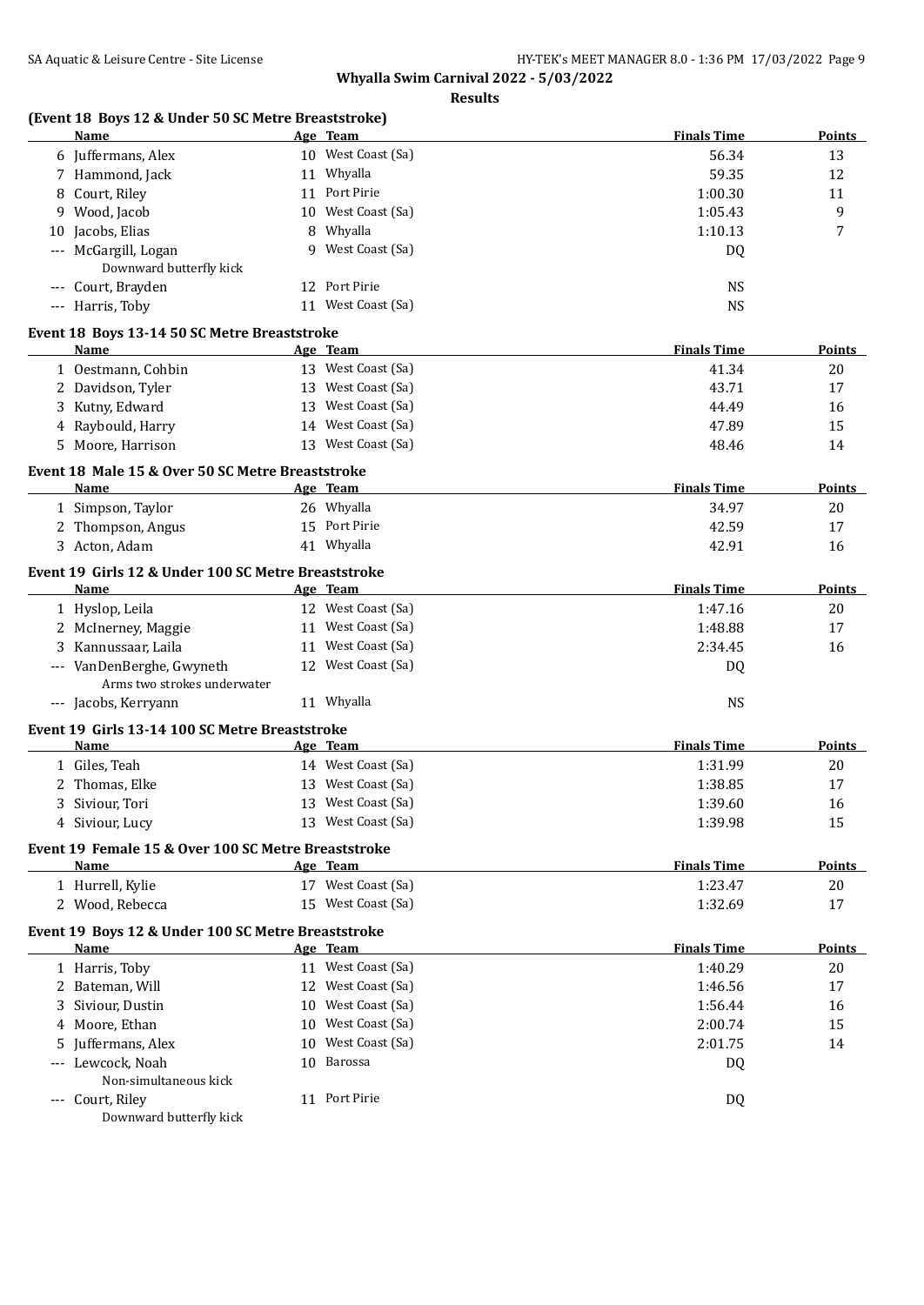**Whyalla Swim Carnival 2022 - 5/03/2022 Results**

| (Event 19 Boys 12 & Under 100 SC Metre Breaststroke)<br><b>Name</b> | Age Team           | <b>Finals Time</b> | <b>Points</b> |
|---------------------------------------------------------------------|--------------------|--------------------|---------------|
| --- McGargill, Logan<br>Arms two strokes underwater                 | 9 West Coast (Sa)  | DQ                 |               |
| Event 19 Boys 13-14 100 SC Metre Breaststroke                       |                    |                    |               |
| <b>Name</b>                                                         | Age Team           | <b>Finals Time</b> | <b>Points</b> |
| 1 Collings, Kieran                                                  | 14 Marion          | 1:17.38            | 20            |
| 2 Akehurst, Liam                                                    | 14 West Coast (Sa) | 1:29.05            | 17            |
| 3 Oestmann, Cohbin                                                  | 13 West Coast (Sa) | 1:29.51            | 16            |
| 4 Davidson, Tyler                                                   | 13 West Coast (Sa) | 1:36.69            | 15            |
| 5 Holley, Braden                                                    | 13 West Coast (Sa) | 1:38.93            | 14            |
| 6 Moore, Harrison                                                   | 13 West Coast (Sa) | 1:44.88            | 13            |
| 7 Raybould, Harry                                                   | 14 West Coast (Sa) | 1:48.06            | 12            |
| Event 19 Male 15 & Over 100 SC Metre Breaststroke                   |                    |                    |               |
| Name                                                                | Age Team           | <b>Finals Time</b> | <b>Points</b> |
| 1 Simpson, Taylor                                                   | 26 Whyalla         | 1:15.47            | 20            |
| 2 Thompson, Angus                                                   | 15 Port Pirie      | 1:37.31            | 17            |
| --- Hancock, Jamie                                                  | 15 Port Augusta    | DQ                 |               |
| Hands brought beyond the hipline during stroke                      |                    |                    |               |
| Event 20 Girls 14 & Under 200 SC Metre IM                           |                    |                    |               |
| Name                                                                | Age Team           | <b>Finals Time</b> | <b>Points</b> |
| 1 Kelsh, Tahni                                                      | 13 West Coast (Sa) | 2:46.64            | 20            |
| 2 Giles, Teah                                                       | 14 West Coast (Sa) | 3:02.86            | 17            |
| 3 McInerney, Maggie                                                 | 11 West Coast (Sa) | 3:27.60            | 16            |
|                                                                     |                    |                    |               |
| Event 20 Female 15 & Over 200 SC Metre IM<br>Name                   | Age Team           | <b>Finals Time</b> | <b>Points</b> |
| 1 Christian, Lauren                                                 | 32 West Coast (Sa) | 2:38.31            | 20            |
| 2 Hurrell, Kylie                                                    | 17 West Coast (Sa) | 2:47.82            | 17            |
| 3 Wood, Rebecca                                                     | 15 West Coast (Sa) | 2:57.19            | 16            |
| 4 Blacker, Sharni                                                   | 15 West Coast (Sa) | 3:20.39            | 15            |
| --- Blacker, Jade                                                   | 15 West Coast (Sa) | DQ                 |               |
| Alternating Kick - breast                                           |                    |                    |               |
|                                                                     |                    |                    |               |
| Event 20 Boys 14 & Under 200 SC Metre IM<br>Name                    | Age Team           | <b>Finals Time</b> | <b>Points</b> |
| 1 Oestmann, Cohbin                                                  | 13 West Coast (Sa) | 2:43.93            | 20            |
| 2 Smith, Jarrad                                                     | 14 Starplex        | 2:45.61            | 17            |
| Davidson, Tyler                                                     | 13 West Coast (Sa) | 2:49.56            | 16            |
| 4 Kutny, Edward                                                     | 13 West Coast (Sa) | 3:03.09            | 15            |
| 5 Holley, Braden                                                    | 13 West Coast (Sa) | 3:07.54            | 14            |
| 6 Harris, Toby                                                      | 11 West Coast (Sa) | 3:13.94            | 13            |
|                                                                     |                    |                    |               |
| Event 20 Male 15 & Over 200 SC Metre IM                             |                    |                    |               |
| <b>Name</b>                                                         | Age Team           | <b>Finals Time</b> | <b>Points</b> |
| 1 Edmonds, Joel                                                     | 18 West Coast (Sa) | 2:43.35            | 20            |
| 2 Simpson, Taylor                                                   | 26 Whyalla         | 2:44.11            | 17            |
| Event 21 Girls 12 & Under 100 SC Metre Backstroke                   |                    |                    |               |
| Name                                                                | Age Team           | <b>Finals Time</b> | <b>Points</b> |
| 1 Wright, Ebony                                                     | 8 West Coast (Sa)  | 1:53.30            | 20            |
| 2 Jacobs, Kerryann                                                  | 11 Whyalla         | 1:58.18            | 17            |
| 3 McGregor, Sophie                                                  | 11 Whyalla         | 1:59.63            | 16            |
| 4 VanDenBerghe, Gwyneth                                             | 12 West Coast (Sa) | 2:08.43            | 15            |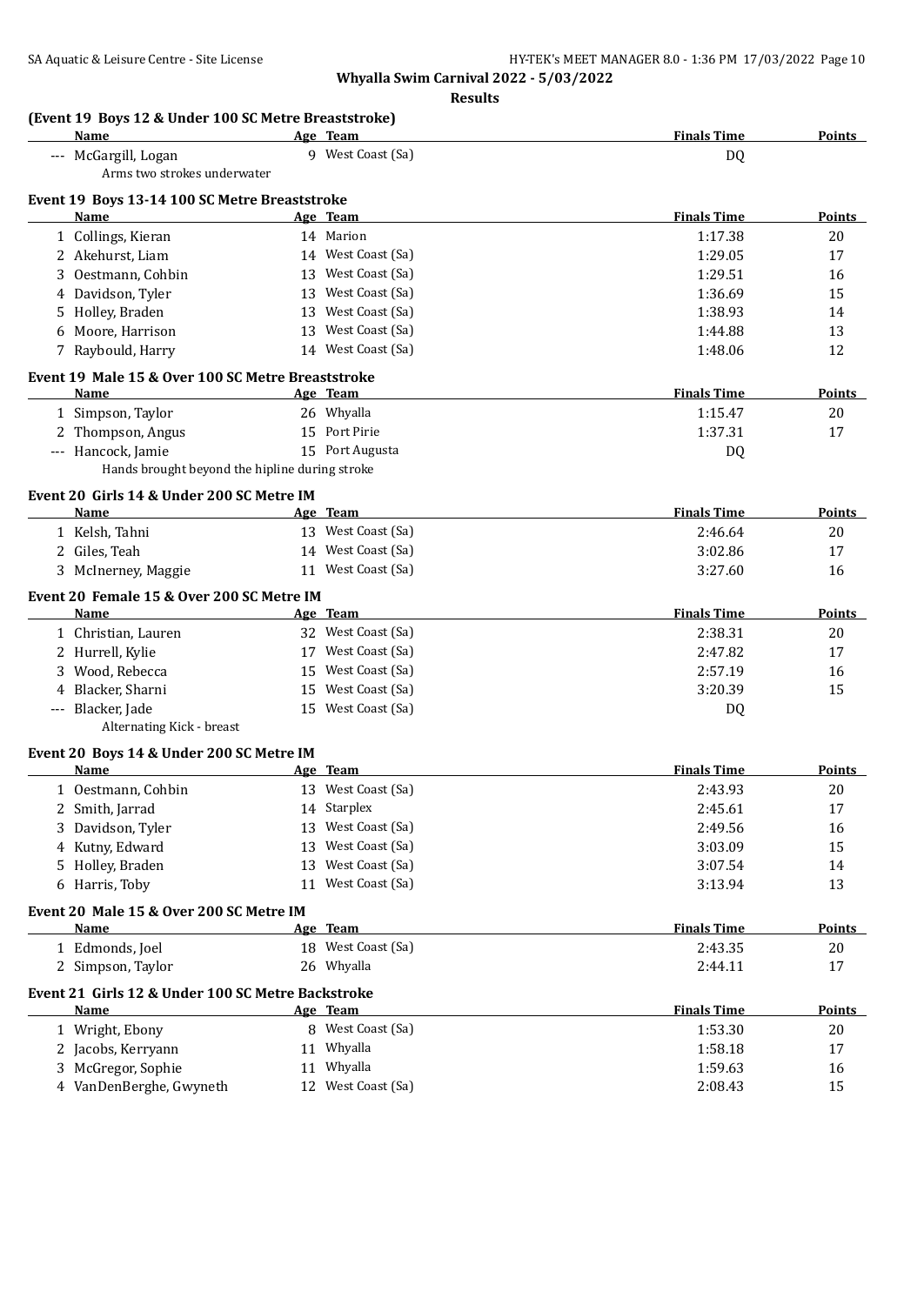|       | Name                                                    |    | Age Team                   | <b>Finals Time</b> | <b>Points</b> |
|-------|---------------------------------------------------------|----|----------------------------|--------------------|---------------|
|       | 1 Smith, Matilda                                        |    | 14 Whyalla                 | 1:27.25            | 20            |
|       | --- Kelsh, Tahni                                        |    | 13 West Coast (Sa)         | <b>NS</b>          |               |
|       | Event 21 Female 15 & Over 100 SC Metre Backstroke       |    |                            |                    |               |
|       | Name                                                    |    | <u>Age Team</u>            | <b>Finals Time</b> | Points        |
|       | 1 Wright, Nicol                                         |    | 46 West Coast (Sa)         | 1:12.72            | 20            |
|       | 2 Blacker, Sharni                                       |    | 15 West Coast (Sa)         | 1:32.45            | 17            |
|       | 3 Eades, Alexandra                                      |    | 26 Whyalla                 | 1:39.79            | 16            |
|       | Event 21 Boys 12 & Under 100 SC Metre Backstroke        |    |                            |                    |               |
|       | Name                                                    |    | Age Team                   | <b>Finals Time</b> | <b>Points</b> |
|       | 1 Harris, Toby                                          |    | 11 West Coast (Sa)         | 1:28.17            | 20            |
|       | 2 Wright, Bradley                                       |    | 10 West Coast (Sa)         | 1:43.46            | 17            |
|       | 3 Swincer, Sam                                          |    | 12 Barossa                 | 1:43.80            | 16            |
|       | 4 Juffermans, Alex                                      |    | 10 West Coast (Sa)         | 1:49.16            | 15            |
|       | 5 Bateman, Will                                         |    | 12 West Coast (Sa)         | 1:51.01            | 14            |
|       | 6 Moore, Ethan                                          |    | 10 West Coast (Sa)         | 1:51.43            | 13            |
|       | 7 McGargill, Logan                                      |    | 9 West Coast (Sa)          | 2:15.39            | 12            |
|       | --- Wright, Xavier                                      |    | 10 Whyalla                 | DQ                 |               |
|       | Pulling on lane line                                    |    |                            |                    |               |
|       | --- Court, Brayden                                      |    | 12 Port Pirie              | <b>NS</b>          |               |
|       |                                                         |    |                            |                    |               |
|       | Event 21 Boys 13-14 100 SC Metre Backstroke             |    |                            |                    |               |
|       | Name                                                    |    | Age Team                   | <b>Finals Time</b> | Points        |
|       | 1 Oestmann, Cohbin                                      |    | 13 West Coast (Sa)         | 1:15.46            | 20            |
|       | 2 Davidson, Tyler                                       |    | 13 West Coast (Sa)         | 1:17.69            | 17            |
|       | Beaty, Drake                                            |    | 14 Whyalla                 | 1:25.46            | 16            |
|       | 4 Holley, Braden                                        |    | 13 West Coast (Sa)         | 1:26.21            | 15            |
| 5.    | Moore, Harrison                                         |    | 13 West Coast (Sa)         | 1:37.02            | 14            |
|       | 6 Raybould, Harry                                       |    | 14 West Coast (Sa)         | 1:50.19            | 13            |
|       | Event 21 Male 15 & Over 100 SC Metre Backstroke         |    |                            |                    |               |
|       | Name                                                    |    | Age Team                   | <b>Finals Time</b> | <b>Points</b> |
|       | 1 Thompson, Angus                                       |    | 15 Port Pirie              | 1:24.18            | 20            |
|       | --- Edmonds, Joel                                       |    | 18 West Coast (Sa)         | DQ                 |               |
|       | Delay initiating arm pull at turn                       |    |                            |                    |               |
|       | Event 22 Mixed 100 SC Metre Freestyle Relay Handicap    |    |                            |                    |               |
|       | <u>Team</u>                                             |    |                            | <b>Finals Time</b> | <u>Points</u> |
|       | 1 West Coast (Sa)                                       |    | A                          | 57.15              | 40            |
|       | 2 West Coast (Sa)                                       |    | E                          | J1:16.42           | 34            |
| 3     | West Coast (Sa)                                         |    | C                          | J1:05.30           | 32            |
|       | 4 Whyalla                                               |    | E                          | 1:30.33            | 30            |
| 5     | Whyalla                                                 |    | B                          | 1:43.04            | 28            |
| $---$ | Whyalla                                                 |    | D                          | X1:16.35           |               |
|       |                                                         |    |                            |                    |               |
|       | Event 23 Girls 10 & Under 25 SC Metre Butterfly<br>Name |    | Age Team                   | <b>Finals Time</b> | <b>Points</b> |
|       | 1 Larwood, Simmy                                        |    | 9 West Coast (Sa)          | 20.59              | 20            |
|       | 2 Cragg-sapsford, Sybella                               | 10 | West Coast (Sa)            | 24.86              | 17            |
|       | Wright, Ebony                                           | 8  | West Coast (Sa)            | 25.44              |               |
| 3     |                                                         |    | West Coast (Sa)            |                    | 16            |
| 4     | Thomas, Neve<br>Acton, Elise                            | 10 | Whyalla                    | 27.23              | 15            |
| 5.    |                                                         | 10 |                            | 27.27              | 14            |
| 6     | Murray, Marcia                                          | 10 | Whyalla                    | 27.69              | 13            |
| 7     | Kannussaar, Evie                                        | 8  | West Coast (Sa)            | 28.18              | 12            |
| 8     | Mclean, Claire<br>Donnellan, Haylee                     | 9  | Whyalla<br>7 Crystal Brook | 37.41<br>39.67     | 11            |
| 9     |                                                         |    |                            |                    | 9             |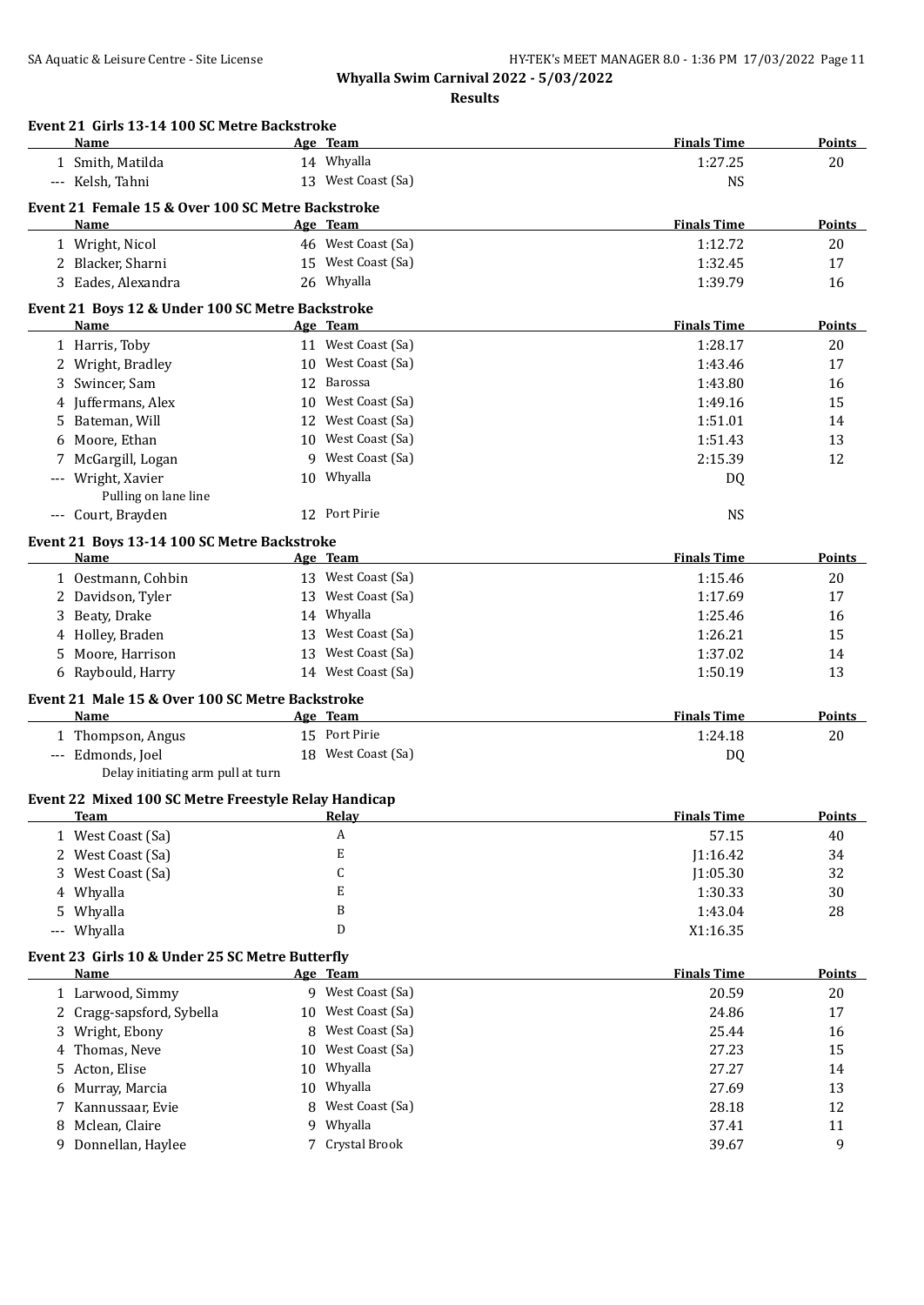|  |  | (Event 23 Girls 10 & Under 25 SC Metre Butterfly) |  |  |
|--|--|---------------------------------------------------|--|--|
|--|--|---------------------------------------------------|--|--|

|    | (Event 23 Girls 10 & Under 25 SC Metre Butterfly)<br>Name |    | Age Team                              | <b>Finals Time</b> | <b>Points</b> |
|----|-----------------------------------------------------------|----|---------------------------------------|--------------------|---------------|
|    | 10 Donnellan, Hannah                                      |    | 7 Crystal Brook                       | 40.24              | 7             |
|    | Event 23 Boys 10 & Under 25 SC Metre Butterfly            |    |                                       |                    |               |
|    | Name                                                      |    | Age Team                              | <b>Finals Time</b> | Points        |
|    | 1 Lewcock, Noah                                           |    | 10 Barossa                            | 21.05              | 20            |
|    | 2 Wright, Bradley                                         |    | 10 West Coast (Sa)                    | 22.09              | 17            |
|    | 3 Swincer, Harry                                          | 9  | Barossa                               | 27.55              | 16            |
|    | 4 Siviour, Dustin                                         |    | 10 West Coast (Sa)                    | 28.92              | 15            |
|    | --- Wood, Jacob                                           |    | 10 West Coast (Sa)                    | <b>NS</b>          |               |
|    | Event 24 Girls 12 & Under 50 SC Metre Butterfly           |    |                                       |                    |               |
|    | Name                                                      |    | <u>Age Team</u>                       | <b>Finals Time</b> | <b>Points</b> |
|    | 1 Larwood, Romey                                          |    | 11 West Coast (Sa)                    | 41.55              | 20            |
|    | 2 McInerney, Maggie                                       |    | 11 West Coast (Sa)                    | 42.48              | 17            |
|    | 3 Luckett, Taleetha                                       |    | 12 Whyalla                            | 46.39              | 16            |
|    | 4 VanDenBerghe, Gwyneth                                   |    | 12 West Coast (Sa)                    | 58.64              | 15            |
|    | Kannussaar, Laila                                         |    | 11 West Coast (Sa)                    | 59.12              | 14            |
| 5  | 6 Wright, Ebony                                           | 8  | West Coast (Sa)                       | 1:00.27            | 13            |
|    |                                                           |    |                                       |                    |               |
|    | 7 Cragg-sapsford, Sybella                                 | 10 | West Coast (Sa)                       | 1:01.85            | 12            |
|    | --- Thomas, Neve<br>One hand touch                        |    | 10 West Coast (Sa)                    | DQ                 |               |
|    | Event 24 Girls 13-14 50 SC Metre Butterfly                |    |                                       |                    |               |
|    | Name                                                      |    | Age Team                              | <b>Finals Time</b> | Points        |
|    | 1 Kelsh, Tahni                                            |    | 13 West Coast (Sa)                    | 33.33              | 20            |
|    | 2 Smith, Matilda                                          |    | 14 Whyalla                            | 42.71              | 17            |
| 3  | Siviour, Tori                                             | 13 | West Coast (Sa)                       | 43.36              | 16            |
|    | Siviour, Lucy                                             | 13 | West Coast (Sa)                       | 46.85              | 15            |
|    | --- Larwood, Adler<br><b>Alternating Kick</b>             |    | 13 West Coast (Sa)                    | DQ                 |               |
|    | Event 24 Female 15 & Over 50 SC Metre Butterfly           |    |                                       |                    |               |
|    | Name                                                      |    | Age Team                              | <b>Finals Time</b> | Points        |
|    | 1 Christian, Lauren                                       |    | 32 West Coast (Sa)                    | 32.87              | 20            |
|    | 2 Wright, Nicol                                           |    | 46 West Coast (Sa)                    | 34.03              | 17            |
|    | Wood, Rebecca                                             |    | 15 West Coast (Sa)                    | 36.37              | 16            |
|    | Hammond, Chloe                                            |    | 15 Whyalla                            | 37.97              | 15            |
| 5. | Blacker, Jade                                             |    | 15 West Coast (Sa)                    | 47.97              | 14            |
|    | 6 Newbery, Emma                                           |    | 15 Port Augusta                       | 52.28              | 13            |
|    | Event 24 Boys 12 & Under 50 SC Metre Butterfly            |    |                                       |                    |               |
|    | Name                                                      |    | Age Team                              | <b>Finals Time</b> | <b>Points</b> |
|    | 1 Harris, Toby                                            |    | 11 West Coast (Sa)                    | 44.92              | 20            |
|    | 2 Bateman, Will                                           |    | 12 West Coast (Sa)                    | 51.72              | 17            |
|    | 3 Wright, Bradley                                         |    | 10 West Coast (Sa)                    | 53.34              | 16            |
|    | 4 Juffermans, Alex                                        |    | 10 West Coast (Sa)                    | 54.93              | 15            |
|    | 5 McGargill, Logan                                        |    | 9 West Coast (Sa)                     | 1:04.86            | 14            |
|    | --- Swincer, Sam<br>One hand touch                        |    | 12 Barossa                            | DQ                 |               |
|    | --- Moore, Ethan                                          |    | 10 West Coast (Sa)                    | DQ                 |               |
|    | Head did not break the surface by 15 meters               |    |                                       |                    |               |
|    | Event 24 Boys 13-14 50 SC Metre Butterfly                 |    |                                       |                    |               |
|    | <b>Name</b>                                               |    | Age Team                              | <b>Finals Time</b> | <b>Points</b> |
|    | 1 Kutny, Edward                                           |    | 13 West Coast (Sa)<br>West Coast (Sa) | 34.74              | 20            |
|    | 2 Oestmann, Cohbin                                        | 13 |                                       | 35.42              | 17            |
|    | 3 Davidson, Tyler                                         |    | 13 West Coast (Sa)                    | 35.54              | 16            |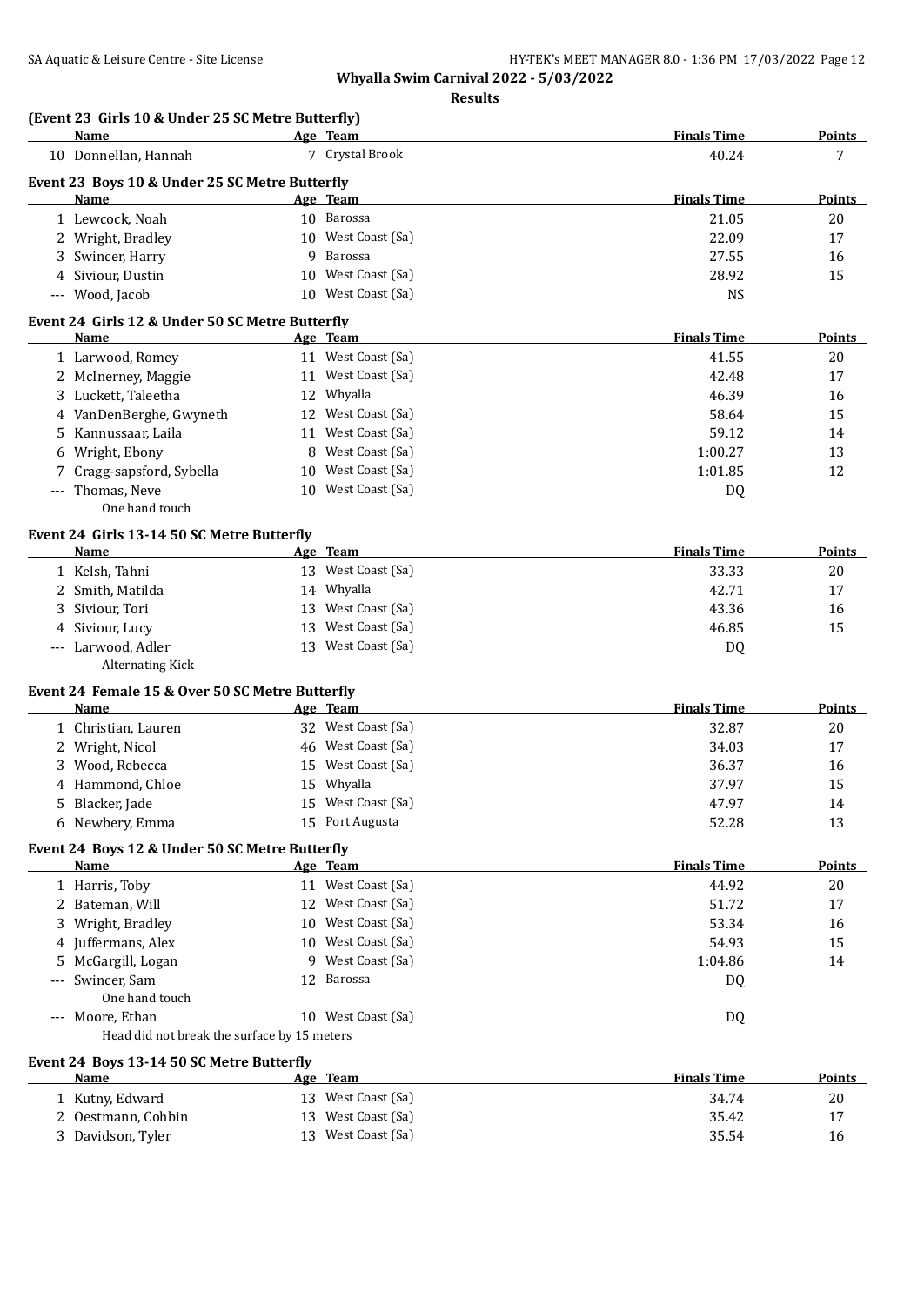| (Event 24 Boys 13-14 50 SC Metre Butterfly)<br>Name      | Age Team        |                    | <b>Finals Time</b> | <b>Points</b> |
|----------------------------------------------------------|-----------------|--------------------|--------------------|---------------|
| 4 Dunn, Justin                                           |                 | 13 West Coast (Sa) | 38.44              | 15            |
| Beaty, Drake<br>5.                                       | 14 Whyalla      |                    | 40.16              | 14            |
| Holley, Braden<br>6                                      |                 | 13 West Coast (Sa) | 43.22              | 13            |
| Moore, Harrison                                          | 13              | West Coast (Sa)    | 51.02              | 12            |
| Raybould, Harry<br>8                                     |                 | 14 West Coast (Sa) | 54.23              | 11            |
| Event 24 Male 15 & Over 50 SC Metre Butterfly            |                 |                    |                    |               |
| Name                                                     | Age Team        |                    | <b>Finals Time</b> | Points        |
| 1 Edmonds, Joel                                          |                 | 18 West Coast (Sa) | 31.30              | 20            |
| 2 Simpson, Taylor                                        | 26 Whyalla      |                    | 32.54              | 17            |
| Event 25 Girls 14 & Under 200 SC Metre Freestyle         |                 |                    |                    |               |
| Name                                                     | Age Team        |                    | <b>Finals Time</b> | Points        |
| 1 Kelsh, Tahni                                           |                 | 13 West Coast (Sa) | 2:22.59            | 20            |
| 2 Larwood, Adler                                         |                 | 13 West Coast (Sa) | 2:45.11            | 17            |
| Giles, Teah<br>3                                         |                 | 14 West Coast (Sa) | 2:47.96            | 16            |
| 4 Murray, Marcia                                         | 10 Whyalla      |                    | 3:16.08            | 15            |
| Event 25 Female 15 & Over 200 SC Metre Freestyle         |                 |                    |                    |               |
| <b>Name</b>                                              | Age Team        |                    | <b>Finals Time</b> | <b>Points</b> |
| 1 Hammond, Chloe                                         | 15 Whyalla      |                    | 2:27.90            | 20            |
| 2 Blacker, Sharni                                        |                 | 15 West Coast (Sa) | 2:55.61            | 17            |
| Blacker, Jade<br>3                                       |                 | 15 West Coast (Sa) | 3:02.58            | 16            |
| 4 Newbery, Emma                                          |                 | 15 Port Augusta    | 3:25.01            | 15            |
| Newbery, Bianca<br>5                                     |                 | 40 Port Augusta    | 3:59.08            | 14            |
| Event 25 Boys 14 & Under 200 SC Metre Freestyle          |                 |                    |                    |               |
| Name                                                     | Age Team        |                    | <b>Finals Time</b> | <b>Points</b> |
| 1 Davidson, Tyler                                        |                 | 13 West Coast (Sa) | 2:33.43            | 20            |
| 2 Holley, Braden                                         |                 | 13 West Coast (Sa) | 2:40.00            | 17            |
| Dunn, Justin<br>3                                        |                 | 13 West Coast (Sa) | 2:48.23            | 16            |
| Beaty, Drake<br>4                                        | 14 Whyalla      |                    | 2:48.77            | 15            |
| Wright, Xavier<br>5                                      | 10 Whyalla      |                    | 3:26.77            | 14            |
| Hammond, Jack<br>False start                             | 11 Whyalla      |                    | DQ                 |               |
|                                                          |                 |                    |                    |               |
| Event 26 Girls 12 & Under 100 SC Metre IM<br><b>Name</b> | <u>Age Team</u> |                    | <b>Finals Time</b> | Points        |
| 1 Larwood, Romey                                         |                 | 11 West Coast (Sa) | 1:31.34            | 20            |
| 2 Larwood, Simmy                                         |                 | 9 West Coast (Sa)  | 1:40.80            | 17            |
| Wright, Ebony<br>3.                                      | 8               | West Coast (Sa)    | 1:58.80            | 16            |
| Kannussaar, Laila<br>4                                   |                 | 11 West Coast (Sa) | 1:59.76            | 15            |
| Murray, Marcia<br>5                                      | 10 Whyalla      |                    | 2:02.24            | 14            |
| Jacobs, Kerryann<br>6                                    | 11 Whyalla      |                    | 2:08.24            | 13            |
| VanDenBerghe, Gwyneth                                    |                 | 12 West Coast (Sa) | DQ                 |               |
| Not on back off wall - back                              |                 |                    |                    |               |
| Event 26 Girls 13-14 100 SC Metre IM<br>Name             | Age Team        |                    | <b>Finals Time</b> | <b>Points</b> |
| 1 Larwood, Adler                                         |                 | 13 West Coast (Sa) | 1:29.39            | 20            |
| 2 Siviour, Tori                                          |                 | 13 West Coast (Sa) | 1:30.97            | 17            |
| Smith, Matilda<br>3                                      | 14 Whyalla      |                    | 1:32.56            | 16            |
|                                                          |                 | 13 West Coast (Sa) | 1:32.82            | 15            |
| 4 Siviour, Lucy                                          |                 |                    |                    |               |
|                                                          |                 |                    |                    |               |
| Event 26 Female 15 & Over 100 SC Metre IM<br>Name        | Age Team        |                    | <b>Finals Time</b> | <b>Points</b> |
| 1 Christian, Lauren                                      |                 | 32 West Coast (Sa) | 1:15.01            | 20            |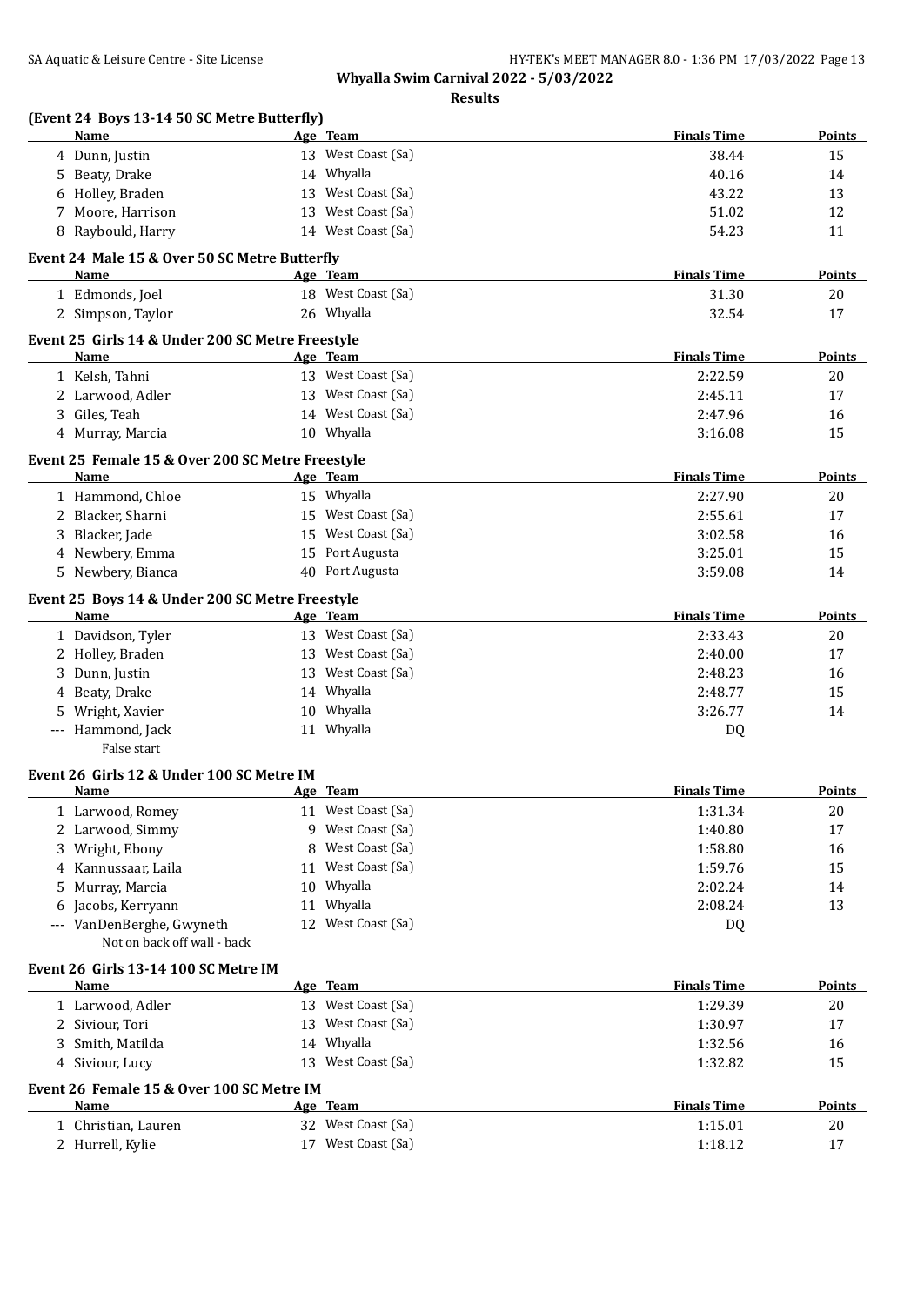**Results**

# **(Event 26 Female 15 & Over 100 SC Metre IM)**

| <b>Name</b>        | Age Team           | <b>Finals Time</b> | <b>Points</b> |
|--------------------|--------------------|--------------------|---------------|
| Hammond, Chloe     | 15 Whyalla         | 1:22.04            | 16            |
| 4 Wood, Rebecca    | 15 West Coast (Sa) | 1:22.23            | 15            |
| 5 Eades, Alexandra | 26 Whyalla         | 1:42.17            | 14            |
| 6 Newbery, Emma    | 15 Port Augusta    | 1:53.90            | 13            |
| Newbery, Bianca    | 40 Port Augusta    | 2:15.60            | 12            |

#### **Event 26 Boys 12 & Under 100 SC Metre IM**

| Name                        |   | Age Team           | <b>Finals Time</b> | Points |
|-----------------------------|---|--------------------|--------------------|--------|
| 1 Bateman, Will             |   | 12 West Coast (Sa) | 1:42.19            | 20     |
| 2 Wright, Bradley           |   | 10 West Coast (Sa) | 1:43.96            | 17     |
| 3 Juffermans, Alex          |   | 10 West Coast (Sa) | 1:46.38            | 16     |
| 4 Moore, Ethan              |   | 10 West Coast (Sa) | 1:50.56            | 15     |
| 5 Swincer, Sam              |   | 12 Barossa         | 1:51.26            | 14     |
| 6 Wood, Jacob               |   | 10 West Coast (Sa) | 1:57.07            | 13     |
| 7 Woodward, Lachlan         |   | 10 West Coast (Sa) | 2:03.13            | 12     |
| 8 McGargill, Logan          | 9 | West Coast (Sa)    | 2:07.44            | 11     |
| 9 Swincer, Harry            | 9 | Barossa            | 2:08.09            | 9      |
| --- Lewcock, Noah           |   | 10 Barossa         | DQ                 |        |
| Finish in wrong lane - Misc |   |                    |                    |        |

## **Event 26 Boys 13-14 100 SC Metre IM**

| Name                         |    | Age Team           | <b>Finals Time</b> | <b>Points</b> |
|------------------------------|----|--------------------|--------------------|---------------|
| 1 Smith, Jarrad              |    | 14 Starplex        | 1:17.25            | 20            |
| 2 Oestmann, Cohbin           | 13 | West Coast (Sa)    | 1:19.45            | 17            |
| 3 Akehurst, Liam             |    | 14 West Coast (Sa) | 1:21.48            | 16            |
| 4 Davidson, Tyler            | 13 | West Coast (Sa)    | 1:22.74            | 15            |
| 5 Kutny, Edward              | 13 | West Coast (Sa)    | 1:24.86            | 14            |
| 6 Beaty, Drake               | 14 | Whyalla            | 1:28.06            | 13            |
| 7 Moore, Harrison            | 13 | West Coast (Sa)    | 1:39.47            | 12            |
| --- Raybould, Harry          |    | 14 West Coast (Sa) | DQ                 |               |
| Kick breaststroke type - fly |    |                    |                    |               |

#### **Event 26 Male 15 & Over 100 SC Metre IM**

| Name                                                         | Age Team                                                     | <b>Finals Time</b> | Points        |
|--------------------------------------------------------------|--------------------------------------------------------------|--------------------|---------------|
| 1 Simpson, Taylor                                            | 26 Whyalla                                                   | 1:12.66            | 20            |
| 2 Thompson, Angus                                            | 15 Port Pirie                                                | 1:25.79            | 17            |
| Event 101 Female 11 & Over 50 SC Metre Backstroke Handicap   |                                                              |                    |               |
| Name                                                         | Age Team                                                     | <b>Finals Time</b> | Points        |
| 3 Bolenski, Alice                                            | 11 West Coast (Sa)                                           | 149.01             | 16            |
| 4 Newbery, Bianca                                            | Port Augusta<br>40                                           | 1:06.79            | 15            |
|                                                              | Event 102 Female 11 & Over 50 SC Metre Breaststroke Handicap |                    |               |
| <b>Name</b>                                                  | Age Team                                                     | <b>Finals Time</b> | <b>Points</b> |
| 2 Newbery, Emma                                              | 15 Port Augusta                                              | 157.53             | 17            |
| Event 102 Male 11 & Over 50 SC Metre Breaststroke Handicap   |                                                              |                    |               |
| Name                                                         | Age Team                                                     | <b>Finals Time</b> | Points        |
| 1 Acton, Adam                                                | 41 Whyalla                                                   | 43.01              | 20            |
| Event 901 Girls 10 & Under 25 SC Metre Backstroke Handicap   |                                                              |                    |               |
| Name                                                         | Age Team                                                     | <b>Finals Time</b> | <b>Points</b> |
| --- Donnellan, Hannah                                        | 7 Crystal Brook                                              | X37.88             |               |
| Evant 001, Dave 10, & Under 25 CC Metro Backetrolio Handican |                                                              |                    |               |

#### **Event 901 Boys 10 & Under 25 SC Metre Backstroke Handicap**

| Name                    | Team<br>Age | Time<br>. .<br>Points |
|-------------------------|-------------|-----------------------|
| Tyler<br>Court<br>$---$ | Port Pirie  | 37272<br>77. I JA     |